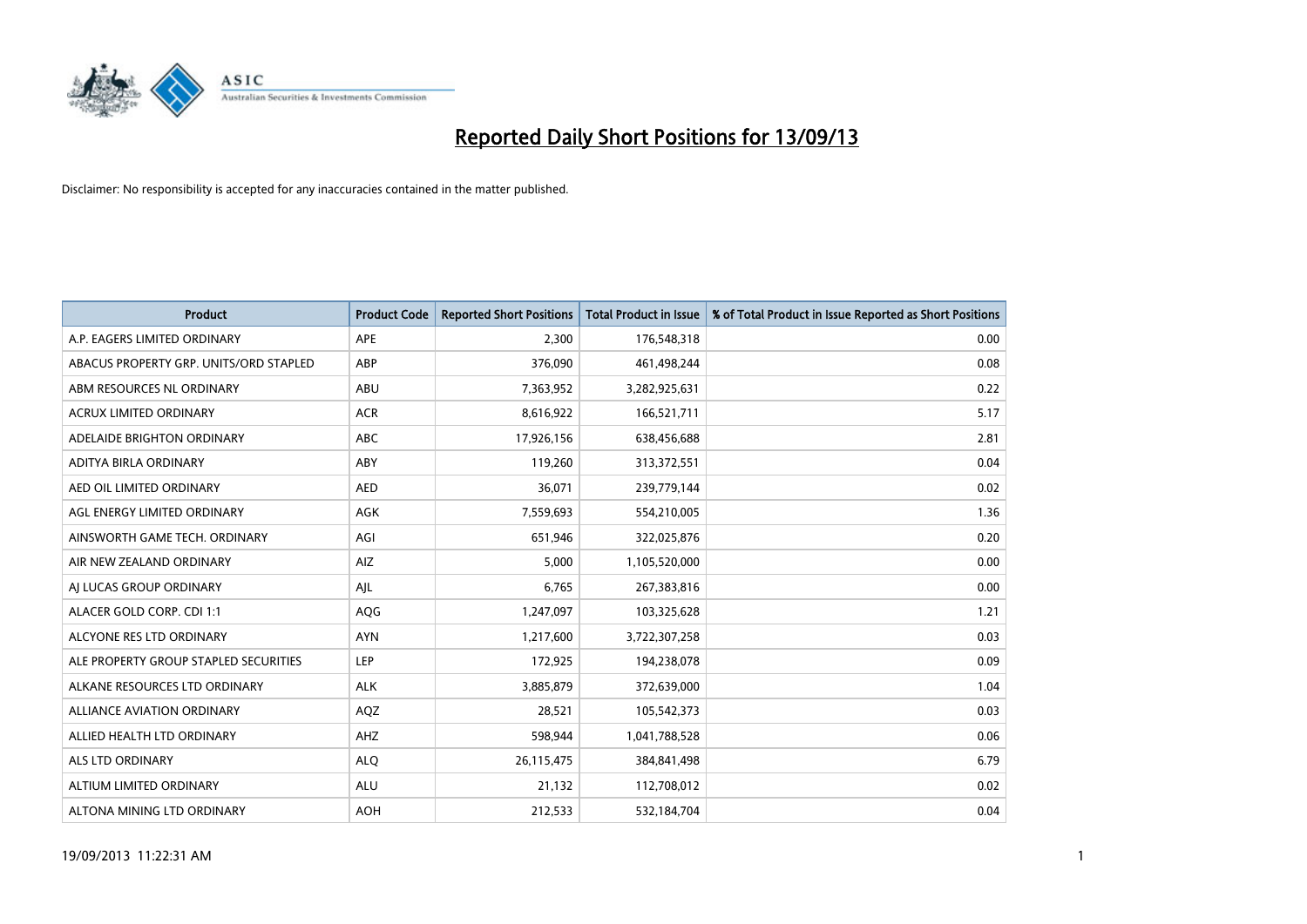

| <b>Product</b>                          | <b>Product Code</b> | <b>Reported Short Positions</b> | <b>Total Product in Issue</b> | % of Total Product in Issue Reported as Short Positions |
|-----------------------------------------|---------------------|---------------------------------|-------------------------------|---------------------------------------------------------|
| ALUMINA LIMITED ORDINARY                | <b>AWC</b>          | 174,699,263                     | 2,806,225,615                 | 6.23                                                    |
| AMALGAMATED HOLDINGS ORDINARY           | <b>AHD</b>          | 28,081                          | 157,806,992                   | 0.02                                                    |
| AMCOM TELECOMM. ORDINARY                | AMM                 | 672,517                         | 244,557,101                   | 0.27                                                    |
| AMCOR LIMITED ORDINARY                  | AMC                 | 2,635,654                       | 1,206,684,923                 | 0.22                                                    |
| AMP LIMITED ORDINARY                    | AMP                 | 29,761,941                      | 2,944,564,649                 | 1.01                                                    |
| AMPELLA MINING ORDINARY                 | AMX                 | 951,272                         | 248,000,493                   | 0.38                                                    |
| ANGLOGOLD ASHANTI CDI 5:1               | AGG                 | 9                               | 89,207,765                    | 0.00                                                    |
| ANSELL LIMITED ORDINARY                 | <b>ANN</b>          | 10,096,302                      | 130,617,963                   | 7.73                                                    |
| ANTARES ENERGY LTD ORDINARY             | <b>AZZ</b>          | 298,040                         | 255,000,000                   | 0.12                                                    |
| ANZ BANKING GRP LTD ORDINARY            | ANZ                 | 7,465,249                       | 2,743,614,407                 | 0.27                                                    |
| APA GROUP STAPLED SECURITIES            | APA                 | 11,558,113                      | 835,750,807                   | 1.38                                                    |
| APN NEWS & MEDIA ORDINARY               | <b>APN</b>          | 16,933,744                      | 661,526,586                   | 2.56                                                    |
| AQUARIUS PLATINUM. ORDINARY             | <b>AOP</b>          | 7,008,911                       | 486,851,336                   | 1.44                                                    |
| AOUILA RESOURCES ORDINARY               | <b>AQA</b>          | 14,433,745                      | 411,804,442                   | 3.50                                                    |
| ARAFURA RESOURCE LTD ORDINARY           | ARU                 | 308,367                         | 441,270,644                   | 0.07                                                    |
| ARB CORPORATION ORDINARY                | ARP                 | 495,388                         | 72,481,302                    | 0.68                                                    |
| ARDENT LEISURE GROUP STAPLED SECURITIES | AAD                 | 2,765,635                       | 404,994,420                   | 0.68                                                    |
| ARISTOCRAT LEISURE ORDINARY             | ALL                 | 7,859,929                       | 551,418,047                   | 1.43                                                    |
| ARRIUM LTD ORDINARY                     | ARI                 | 31,264,933                      | 1,355,433,903                 | 2.31                                                    |
| ASCIANO LIMITED ORDINARY                | <b>AIO</b>          | 16,906,777                      | 975,385,664                   | 1.73                                                    |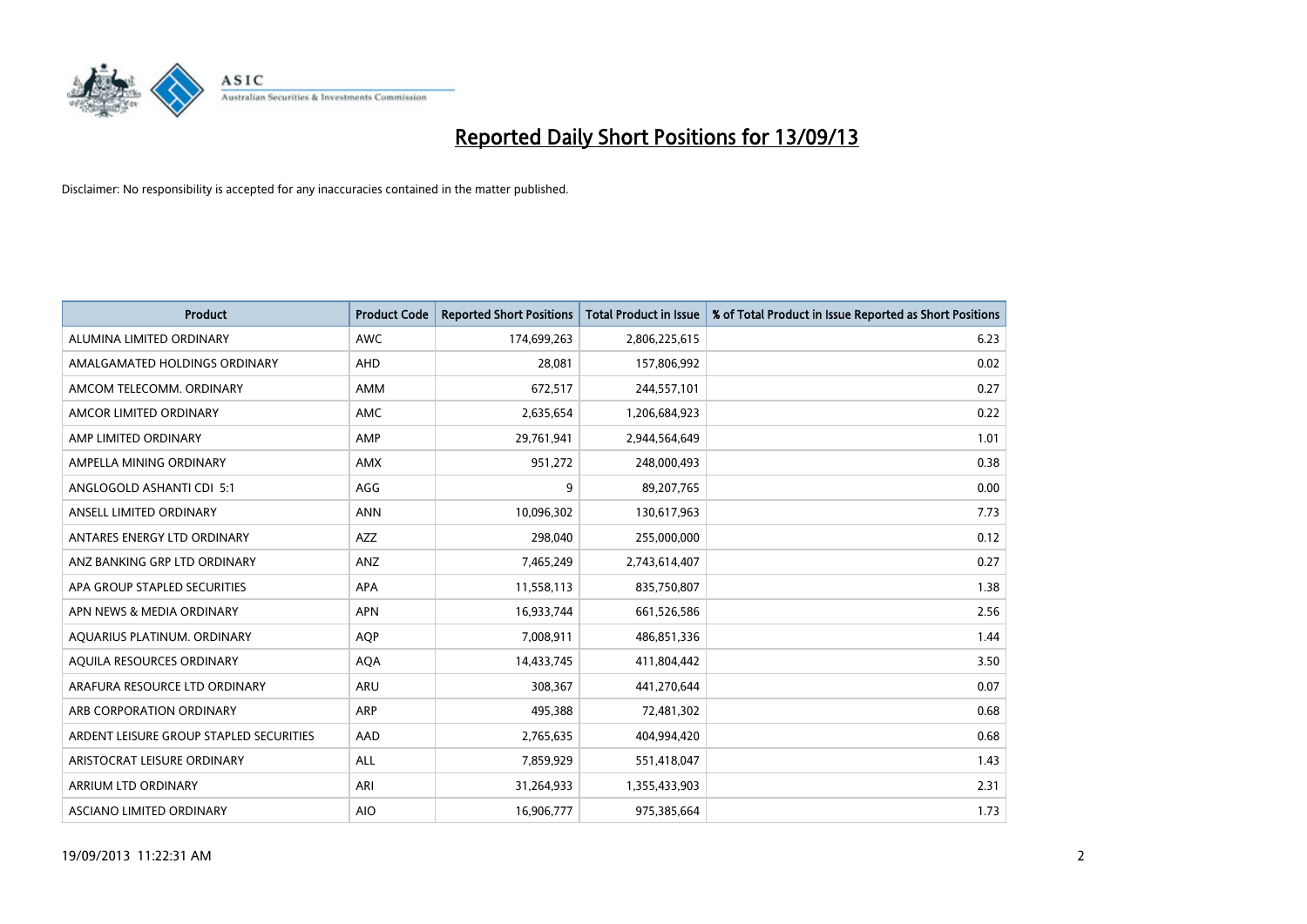

| <b>Product</b>                            | <b>Product Code</b> | <b>Reported Short Positions</b> | <b>Total Product in Issue</b> | % of Total Product in Issue Reported as Short Positions |
|-------------------------------------------|---------------------|---------------------------------|-------------------------------|---------------------------------------------------------|
| ASG GROUP LIMITED ORDINARY                | ASZ                 | 1,232,102                       | 206,720,839                   | 0.60                                                    |
| ASPEN GROUP ORD/UNITS STAPLED             | <b>APZ</b>          | 470,018                         | 1,198,430,128                 | 0.04                                                    |
| ASTRO JAP PROP GROUP STAPLED US PROHIBIT. | AJA                 | 23,506                          | 67,211,752                    | 0.03                                                    |
| ASX LIMITED ORDINARY                      | ASX                 | 2,147,039                       | 193,595,162                   | 1.11                                                    |
| ATLAS IRON LIMITED ORDINARY               | <b>AGO</b>          | 54,245,724                      | 909,718,409                   | 5.96                                                    |
| AUCKLAND INTERNATION ORDINARY             | AIA                 | 4,570                           | 1,322,564,489                 | 0.00                                                    |
| AURIZON HOLDINGS LTD ORDINARY             | AZJ                 | 2,383,204                       | 2,137,284,503                 | 0.11                                                    |
| AURORA OIL & GAS ORDINARY                 | AUT                 | 5,636,894                       | 448,785,778                   | 1.26                                                    |
| AUSDRILL LIMITED ORDINARY                 | <b>ASL</b>          | 15,031,454                      | 312,277,224                   | 4.81                                                    |
| AUSENCO LIMITED ORDINARY                  | <b>AAX</b>          | 973,660                         | 123,527,574                   | 0.79                                                    |
| AUSTAL LIMITED ORDINARY                   | ASB                 | 561,616                         | 346,007,639                   | 0.16                                                    |
| AUSTBROKERS HOLDINGS ORDINARY             | <b>AUB</b>          | 17,963                          | 58,148,980                    | 0.03                                                    |
| AUSTIN ENGINEERING ORDINARY               | <b>ANG</b>          | 319,778                         | 73,164,403                    | 0.44                                                    |
| AUSTRALAND PROPERTY STAPLED SECURITY      | <b>ALZ</b>          | 1,279,286                       | 578,324,670                   | 0.22                                                    |
| AUSTRALIAN AGRICULT, ORDINARY             | AAC                 | 4,030,769                       | 313,113,358                   | 1.29                                                    |
| AUSTRALIAN EDUCATION UNITS                | <b>AEU</b>          | 4,127                           | 175,465,397                   | 0.00                                                    |
| AUSTRALIAN INFR LTD ORDINARY              | <b>AIX</b>          | 109,547                         | 620,733,944                   | 0.02                                                    |
| AUSTRALIAN PHARM, ORDINARY                | API                 | 176,430                         | 488,115,883                   | 0.04                                                    |
| AUTOMOTIVE HOLDINGS ORDINARY              | <b>AHE</b>          | 209,490                         | 260,579,682                   | 0.08                                                    |
| AVJENNINGS LIMITED ORDINARY               | <b>AVJ</b>          | 69,999                          | 384,423,851                   | 0.02                                                    |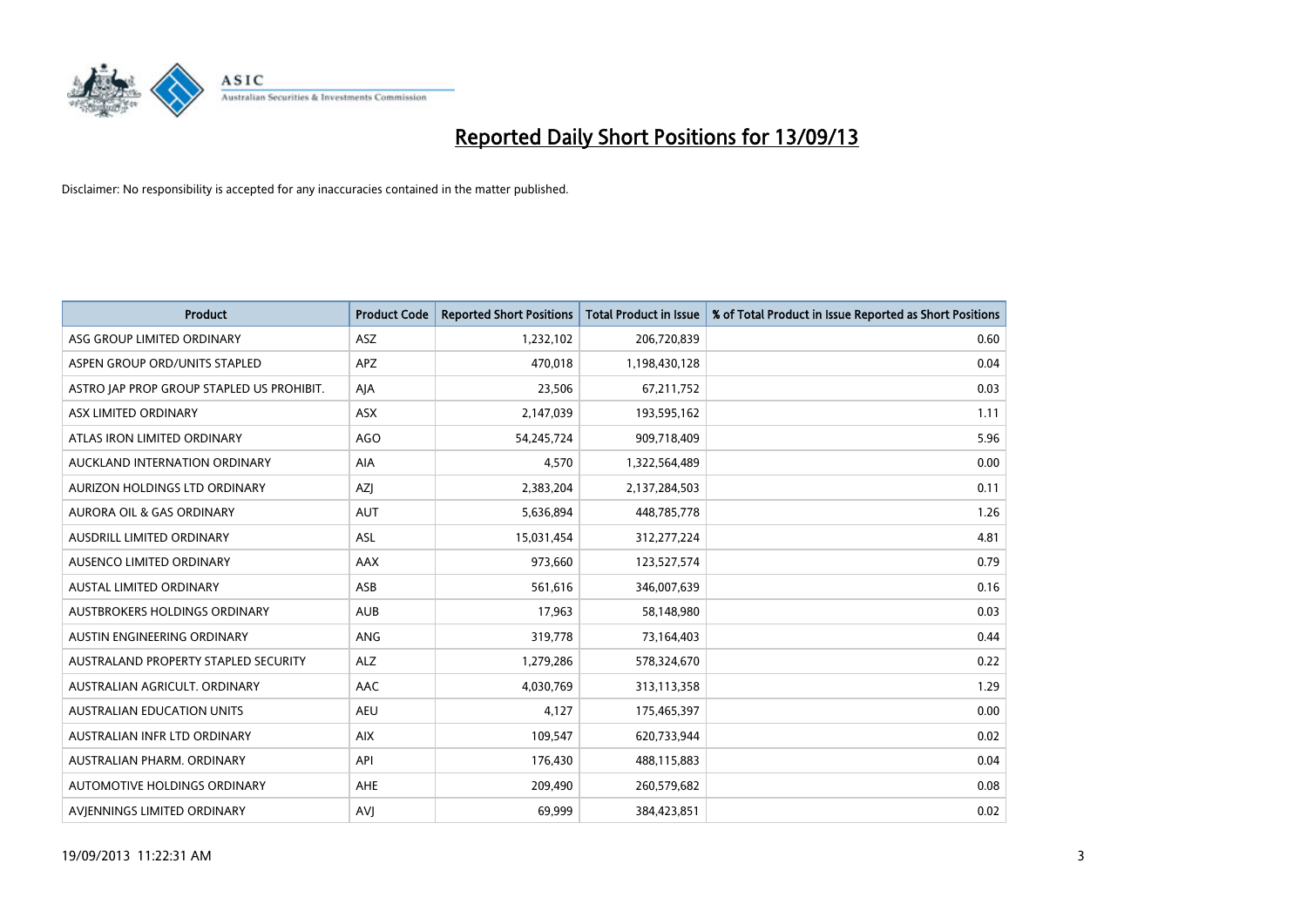

| <b>Product</b>                                | <b>Product Code</b> | <b>Reported Short Positions</b> | <b>Total Product in Issue</b> | % of Total Product in Issue Reported as Short Positions |
|-----------------------------------------------|---------------------|---------------------------------|-------------------------------|---------------------------------------------------------|
| AWE LIMITED ORDINARY                          | <b>AWE</b>          | 1,200,951                       | 522,116,985                   | 0.23                                                    |
| <b>BANDANNA ENERGY ORDINARY</b>               | <b>BND</b>          | 18,461,461                      | 528,481,199                   | 3.49                                                    |
| BANK OF QUEENSLAND. ORDINARY                  | <b>BOQ</b>          | 6,866,064                       | 319,809,993                   | 2.15                                                    |
| <b>BASE RES LIMITED ORDINARY</b>              | <b>BSE</b>          | 4,732,261                       | 561,840,029                   | 0.84                                                    |
| BATHURST RES NZ LTD ORDINARY                  | <b>BRL</b>          | 43,673,632                      | 804,135,097                   | 5.43                                                    |
| <b>BC IRON LIMITED ORDINARY</b>               | <b>BCI</b>          | 5,058                           | 123,628,630                   | 0.00                                                    |
| BEACH ENERGY LIMITED ORDINARY                 | <b>BPT</b>          | 22,228,716                      | 1,269,521,118                 | 1.75                                                    |
| BEADELL RESOURCE LTD ORDINARY                 | <b>BDR</b>          | 50,834,886                      | 788,277,280                   | 6.45                                                    |
| BEGA CHEESE LTD ORDINARY                      | <b>BGA</b>          | 232,396                         | 151,866,050                   | 0.15                                                    |
| BENDIGO AND ADELAIDE ORDINARY                 | <b>BEN</b>          | 12,882,105                      | 407,229,525                   | 3.16                                                    |
| BERKELEY RESOURCES ORDINARY                   | <b>BKY</b>          | 588,351                         | 179,393,323                   | 0.33                                                    |
| <b>BHP BILLITON LIMITED ORDINARY</b>          | <b>BHP</b>          | 5,230,119                       | 3,211,691,105                 | 0.16                                                    |
| <b>BILLABONG ORDINARY</b>                     | <b>BBG</b>          | 22,977,404                      | 478,944,292                   | 4.80                                                    |
| <b>BIONOMICS LIMITED ORDINARY</b>             | <b>BNO</b>          | 205.050                         | 411,577,046                   | 0.05                                                    |
| <b>BLACKMORES LIMITED ORDINARY</b>            | <b>BKL</b>          | 7,636                           | 16,973,764                    | 0.04                                                    |
| <b>BLACKTHORN RESOURCES ORD US PROHIBITED</b> | <b>BTR</b>          | 1,437,947                       | 164,285,950                   | 0.88                                                    |
| <b>BLUESCOPE STEEL LTD ORDINARY</b>           | <b>BSL</b>          | 4,772,496                       | 558,733,728                   | 0.85                                                    |
| <b>BOART LONGYEAR ORDINARY</b>                | <b>BLY</b>          | 45,400,190                      | 461,163,412                   | 9.84                                                    |
| <b>BOOM LOGISTICS ORDINARY</b>                | <b>BOL</b>          | 99.999                          | 470,598,576                   | 0.02                                                    |
| <b>BORAL LIMITED, ORDINARY</b>                | <b>BLD</b>          | 59,486,412                      | 774,000,641                   | 7.69                                                    |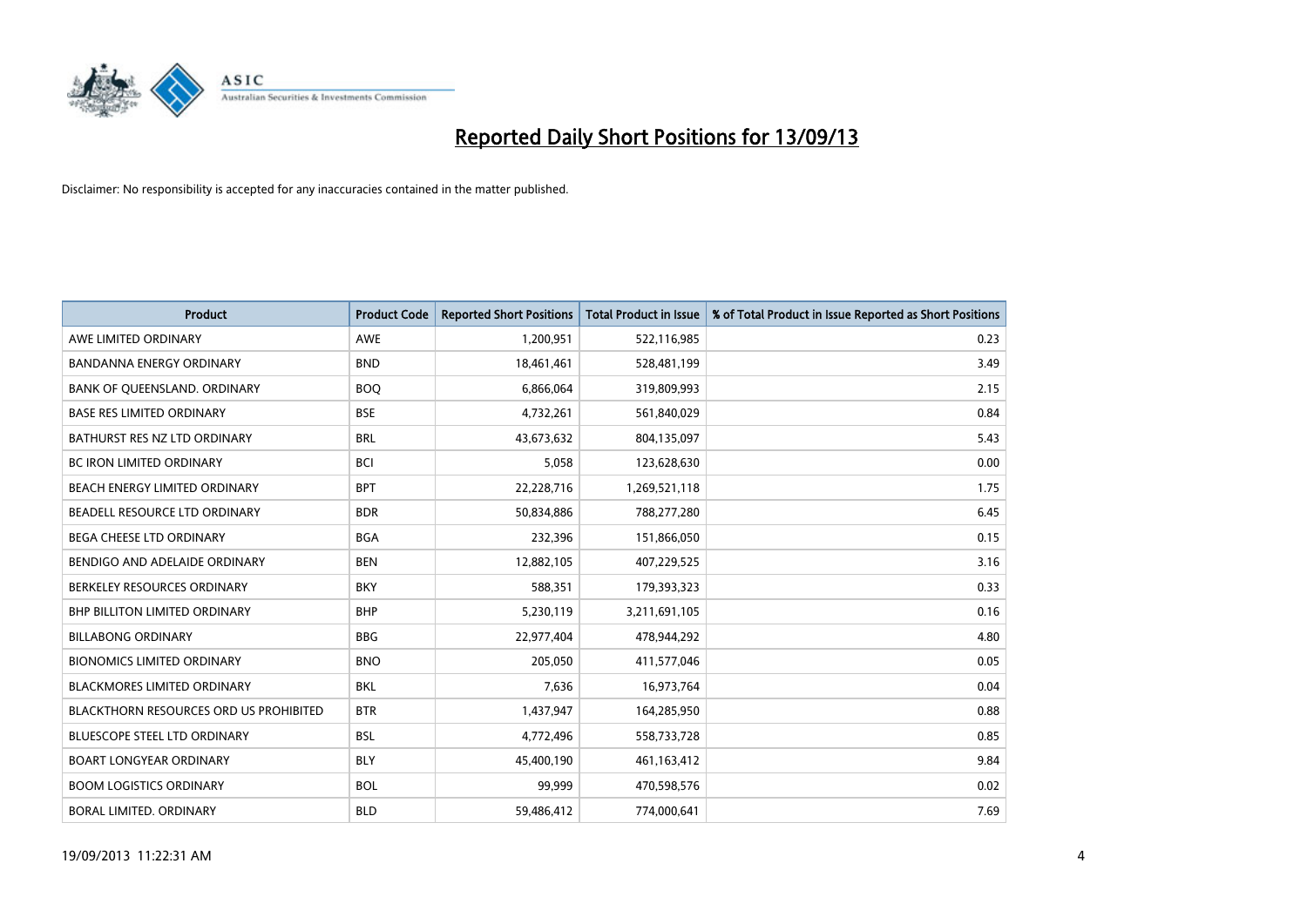

| <b>Product</b>                       | <b>Product Code</b> | <b>Reported Short Positions</b> | <b>Total Product in Issue</b> | % of Total Product in Issue Reported as Short Positions |
|--------------------------------------|---------------------|---------------------------------|-------------------------------|---------------------------------------------------------|
| <b>BRADKEN LIMITED ORDINARY</b>      | <b>BKN</b>          | 15,273,475                      | 169,240,662                   | 9.02                                                    |
| <b>BRAMBLES LIMITED ORDINARY</b>     | <b>BXB</b>          | 1,580,221                       | 1,558,560,709                 | 0.10                                                    |
| BREVILLE GROUP LTD ORDINARY          | <b>BRG</b>          | 3,989,910                       | 130,095,322                   | 3.07                                                    |
| BRICKWORKS LIMITED ORDINARY          | <b>BKW</b>          | 63,789                          | 147,818,132                   | 0.04                                                    |
| <b>BROCKMAN MINING LTD ORDINARY</b>  | <b>BCK</b>          | 181,990                         | 7,894,482,131                 | 0.00                                                    |
| BT INVESTMENT MNGMNT ORDINARY        | <b>BTT</b>          | 103,275                         | 278,100,237                   | 0.04                                                    |
| <b>BUCCANEER ENERGY LTD ORDINARY</b> | <b>BCC</b>          | 57,127                          | 2,398,671,956                 | 0.00                                                    |
| <b>BURU ENERGY ORDINARY</b>          | <b>BRU</b>          | 11,260,768                      | 295,336,429                   | 3.81                                                    |
| <b>BWP TRUST ORDINARY UNITS</b>      | <b>BWP</b>          | 6,973,709                       | 627,165,919                   | 1.11                                                    |
| CABCHARGE AUSTRALIA ORDINARY         | CAB                 | 12,691,944                      | 120,430,683                   | 10.54                                                   |
| CALTEX AUSTRALIA ORDINARY            | <b>CTX</b>          | 2,049,903                       | 270,000,000                   | 0.76                                                    |
| CAPE LAMBERT RES LTD ORDINARY        | <b>CFE</b>          | 1,410,591                       | 676,191,942                   | 0.21                                                    |
| <b>CARBON ENERGY ORDINARY</b>        | <b>CNX</b>          | 120,261                         | 975,168,303                   | 0.01                                                    |
| <b>CARDNO LIMITED ORDINARY</b>       | CDD                 | 9,755,332                       | 144,126,327                   | 6.77                                                    |
| CARNARVON PETROLEUM ORDINARY         | <b>CVN</b>          | 775,193                         | 934,109,501                   | 0.08                                                    |
| CARSALES.COM LTD ORDINARY            | <b>CRZ</b>          | 2,544,145                       | 237,095,082                   | 1.07                                                    |
| CASH CONVERTERS ORDINARY             | CCV                 | 3,774,560                       | 423,861,025                   | 0.89                                                    |
| CEDAR WOODS PROP. ORDINARY           | <b>CWP</b>          | 6,356                           | 73,359,551                    | 0.01                                                    |
| CENTRAL PETROLEUM ORDINARY           | <b>CTP</b>          | 1,118,754                       | 1,546,078,845                 | 0.07                                                    |
| <b>CERAMIC FUEL CELLS ORDINARY</b>   | <b>CFU</b>          | 691,102                         | 1,591,941,620                 | 0.04                                                    |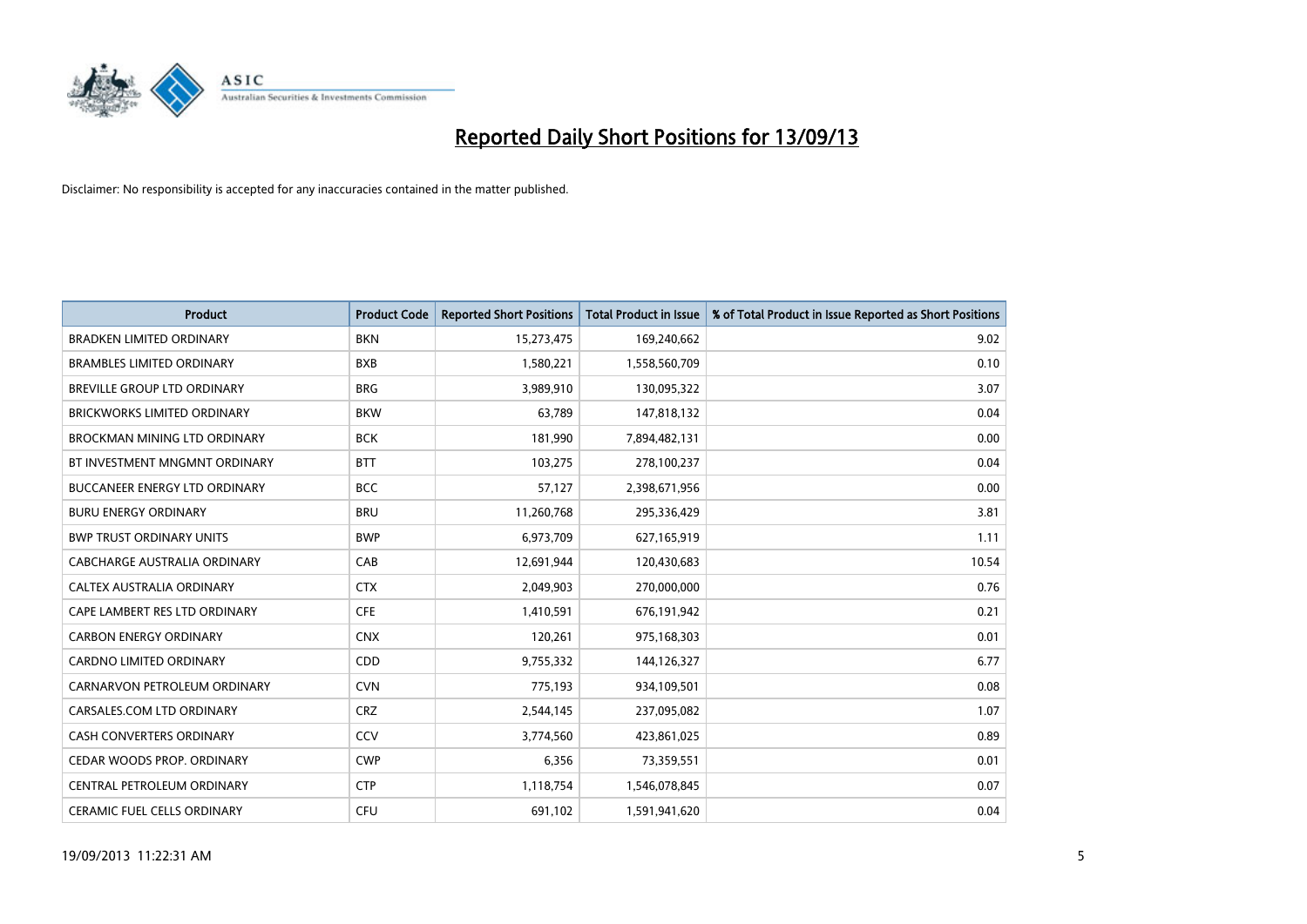

| <b>Product</b>                          | <b>Product Code</b> | <b>Reported Short Positions</b> | <b>Total Product in Issue</b> | % of Total Product in Issue Reported as Short Positions |
|-----------------------------------------|---------------------|---------------------------------|-------------------------------|---------------------------------------------------------|
| CFS RETAIL TRUST GRP STAPLED SECURITIES | <b>CFX</b>          | 58,296,093                      | 2,858,286,690                 | 2.04                                                    |
| CHALICE GOLD MINES ORDINARY             | <b>CHN</b>          | 50,000                          | 251,230,886                   | 0.02                                                    |
| CHALLENGER DIV.PRO. STAPLED UNITS       | <b>CDI</b>          | 14,591                          | 214,101,013                   | 0.01                                                    |
| <b>CHALLENGER LIMITED ORDINARY</b>      | <b>CGF</b>          | 2,994,401                       | 530,862,585                   | 0.56                                                    |
| <b>CHANDLER MACLEOD LTD ORDINARY</b>    | <b>CMG</b>          | 1,940,346                       | 469,679,390                   | 0.41                                                    |
| CHARTER HALL GROUP STAPLED US PROHIBIT. | <b>CHC</b>          | 316,118                         | 309,018,843                   | 0.10                                                    |
| <b>CHARTER HALL RETAIL UNITS</b>        | <b>CQR</b>          | 7,030,784                       | 341,843,880                   | 2.06                                                    |
| <b>CHORUS LIMITED ORDINARY</b>          | <b>CNU</b>          | 120,821                         | 389,299,049                   | 0.03                                                    |
| CITIGOLD CORP LTD ORDINARY              | <b>CTO</b>          | 153,427                         | 1,352,907,765                 | 0.01                                                    |
| <b>CLOUGH LIMITED ORDINARY</b>          | <b>CLO</b>          | 523,215                         | 777,090,670                   | 0.07                                                    |
| COAL OF AFRICA LTD ORDINARY             | <b>CZA</b>          | 10,326                          | 1,048,368,613                 | 0.00                                                    |
| COALSPUR MINES LTD ORDINARY             | <b>CPL</b>          | 9,539,349                       | 641,394,435                   | 1.49                                                    |
| COCA-COLA AMATIL ORDINARY               | <b>CCL</b>          | 17,113,647                      | 763,590,249                   | 2.24                                                    |
| <b>COCHLEAR LIMITED ORDINARY</b>        | <b>COH</b>          | 6,707,524                       | 57,040,932                    | 11.76                                                   |
| <b>COCKATOO COAL ORDINARY</b>           | COK                 | 14,717,588                      | 1,021,101,465                 | 1.44                                                    |
| <b>CODAN LIMITED ORDINARY</b>           | <b>CDA</b>          | 1,096,845                       | 176,926,104                   | 0.62                                                    |
| <b>COFFEY INTERNATIONAL ORDINARY</b>    | <b>COF</b>          | 241,002                         | 255,833,165                   | 0.09                                                    |
| <b>COLLECTION HOUSE ORDINARY</b>        | <b>CLH</b>          | 950,000                         | 123,907,720                   | 0.77                                                    |
| <b>COLLINS FOODS LTD ORDINARY</b>       | <b>CKF</b>          | 528,002                         | 93,000,003                    | 0.57                                                    |
| COMMONWEALTH BANK, ORDINARY             | <b>CBA</b>          | 8,380,138                       | 1,611,928,836                 | 0.52                                                    |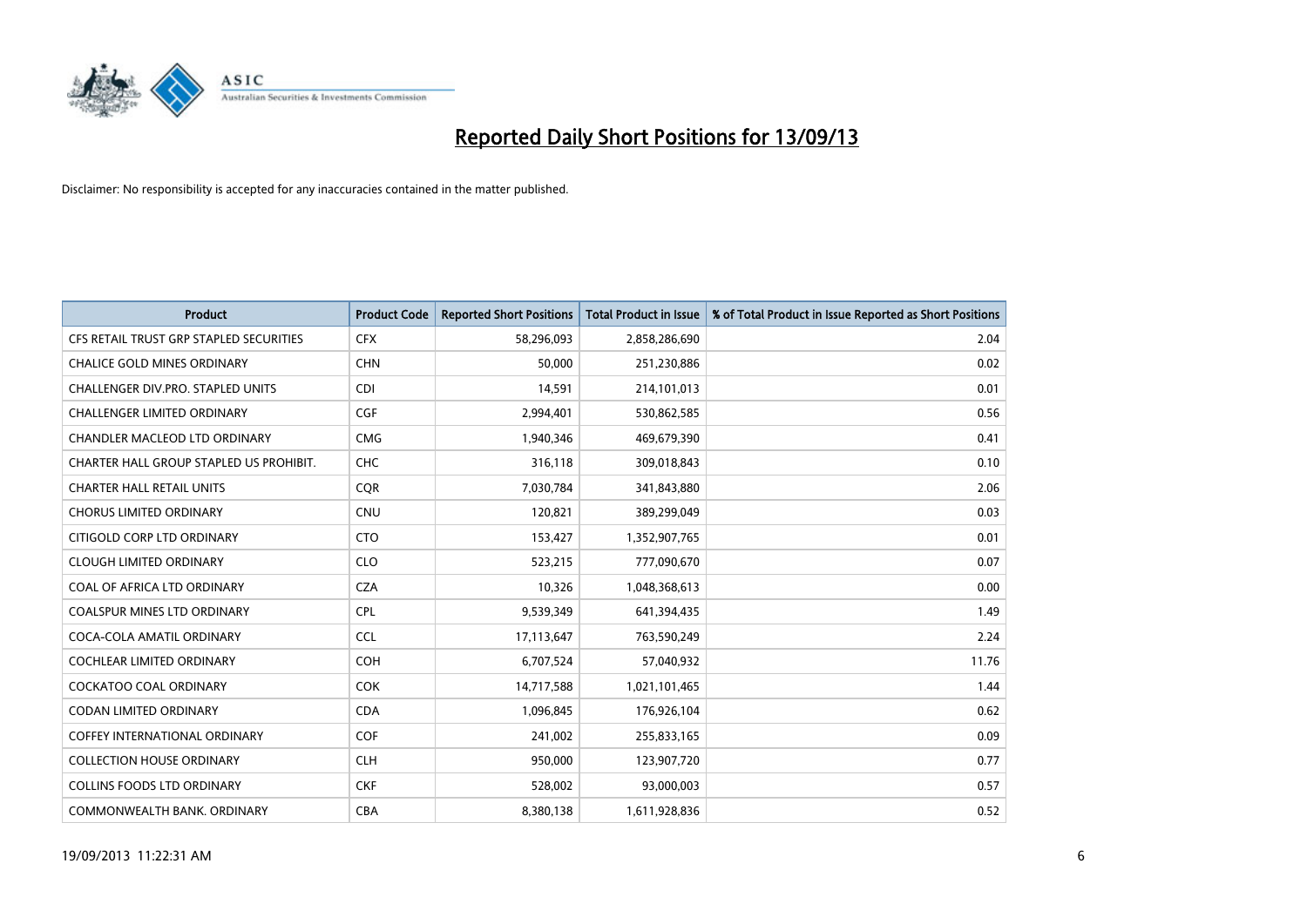

| Product                                 | <b>Product Code</b> | <b>Reported Short Positions</b> | <b>Total Product in Issue</b> | % of Total Product in Issue Reported as Short Positions |
|-----------------------------------------|---------------------|---------------------------------|-------------------------------|---------------------------------------------------------|
| <b>COMMONWEALTH PROP ORDINARY UNITS</b> | <b>CPA</b>          | 33,927,389                      | 2,347,003,413                 | 1.45                                                    |
| <b>COMPASS RESOURCES ORDINARY</b>       | <b>CMR</b>          | 7,472                           | 1,403,744,100                 | 0.00                                                    |
| <b>COMPUTERSHARE LTD ORDINARY</b>       | <b>CPU</b>          | 11,705,797                      | 556,203,079                   | 2.10                                                    |
| COOPER ENERGY LTD ORDINARY              | <b>COE</b>          | 29,299                          | 329,099,922                   | 0.01                                                    |
| <b>CORP TRAVEL LIMITED ORDINARY</b>     | <b>CTD</b>          | 146,517                         | 78,221,245                    | 0.19                                                    |
| <b>CREDIT CORP GROUP ORDINARY</b>       | <b>CCP</b>          | 13,131                          | 45,932,899                    | 0.03                                                    |
| <b>CROMWELL PROP STAPLED SECURITIES</b> | <b>CMW</b>          | 1,300,527                       | 1,717,823,929                 | 0.08                                                    |
| <b>CROWE HORWATH AUS ORDINARY</b>       | <b>CRH</b>          | 445,206                         | 269,665,096                   | 0.17                                                    |
| <b>CROWN LIMITED ORDINARY</b>           | <b>CWN</b>          | 4,006,595                       | 728,394,185                   | 0.55                                                    |
| <b>CSG LIMITED ORDINARY</b>             | CSV                 | 91,555                          | 278,873,075                   | 0.03                                                    |
| <b>CSL LIMITED ORDINARY</b>             | <b>CSL</b>          | 493,511                         | 487,088,966                   | 0.10                                                    |
| <b>CSR LIMITED ORDINARY</b>             | <b>CSR</b>          | 35,960,659                      | 506,000,315                   | 7.11                                                    |
| <b>CUDECO LIMITED ORDINARY</b>          | CDU                 | 7,412,304                       | 205,017,174                   | 3.62                                                    |
| DART ENERGY LTD ORDINARY                | <b>DTE</b>          | 15,351,116                      | 878,789,752                   | 1.75                                                    |
| DATA#3 LIMITED ORDINARY                 | <b>DTL</b>          | 85,674                          | 153,974,950                   | 0.06                                                    |
| DAVID JONES LIMITED ORDINARY            | <b>DJS</b>          | 57,019,259                      | 535,002,401                   | 10.66                                                   |
| DECMIL GROUP LIMITED ORDINARY           | <b>DCG</b>          | 3,668,600                       | 168,657,794                   | 2.18                                                    |
| DEEP YELLOW LIMITED ORDINARY            | <b>DYL</b>          | 850,002                         | 1,562,794,247                 | 0.05                                                    |
| DEXUS PROPERTY GROUP STAPLED UNITS      | <b>DXS</b>          | 15,353,738                      | 4,673,157,562                 | 0.33                                                    |
| DISCOVERY METALS LTD ORDINARY           | <b>DML</b>          | 11,749,140                      | 486,986,451                   | 2.41                                                    |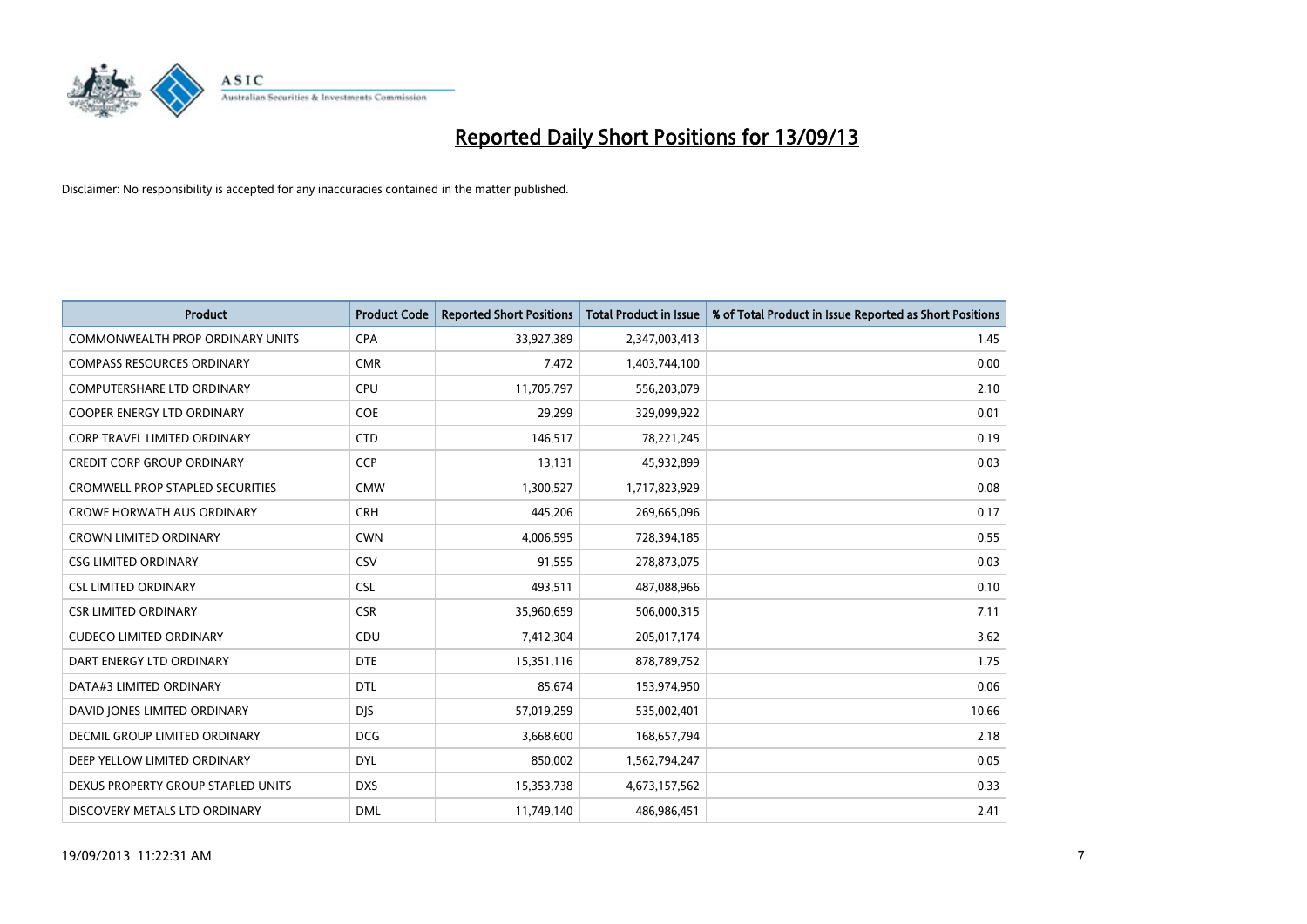

| <b>Product</b>                       | <b>Product Code</b> | <b>Reported Short Positions</b> | <b>Total Product in Issue</b> | % of Total Product in Issue Reported as Short Positions |
|--------------------------------------|---------------------|---------------------------------|-------------------------------|---------------------------------------------------------|
| DOMINO PIZZA ENTERPR ORDINARY        | <b>DMP</b>          | 439,714                         | 83,990,955                    | 0.52                                                    |
| DONACO INTERNATIONAL ORDINARY        | <b>DNA</b>          | 64,050                          | 371,719,896                   | 0.02                                                    |
| DOWNER EDI LIMITED ORDINARY          | <b>DOW</b>          | 11,489,014                      | 433,409,429                   | 2.65                                                    |
| DRILLSEARCH ENERGY ORDINARY          | <b>DLS</b>          | 14,404,008                      | 429,665,895                   | 3.35                                                    |
| DUET GROUP STAPLED US PROHIBIT.      | <b>DUE</b>          | 5,164,216                       | 1,237,195,531                 | 0.42                                                    |
| DULUXGROUP LIMITED ORDINARY          | <b>DLX</b>          | 2,703,169                       | 377,019,430                   | 0.72                                                    |
| <b>DWS LTD ORDINARY</b>              | <b>DWS</b>          | 462,600                         | 132,362,763                   | 0.35                                                    |
| ECHO ENTERTAINMENT ORDINARY          | <b>EGP</b>          | 3,743,217                       | 825,672,730                   | 0.45                                                    |
| <b>ELDERS LIMITED ORDINARY</b>       | <b>ELD</b>          | 17,886,311                      | 455,013,329                   | 3.93                                                    |
| ELEMENTAL MINERALS ORDINARY          | <b>ELM</b>          | 4,987                           | 303,263,391                   | 0.00                                                    |
| ELEMENTOS LIMITED ORDINARY           | <b>ELT</b>          | 16                              | 188,638,746                   | 0.00                                                    |
| <b>EMECO HOLDINGS ORDINARY</b>       | <b>EHL</b>          | 24,658,574                      | 599,675,707                   | 4.11                                                    |
| <b>ENDEAVOUR MIN CORP CDI 1:1</b>    | <b>EVR</b>          | 402,568                         | 94,057,031                    | 0.43                                                    |
| <b>ENERGY RESOURCES ORDINARY 'A'</b> | <b>ERA</b>          | 8,261,632                       | 517,725,062                   | 1.60                                                    |
| <b>ENERGY WORLD CORPOR, ORDINARY</b> | <b>EWC</b>          | 28,701,905                      | 1,734,166,672                 | 1.66                                                    |
| <b>ENVESTRA LIMITED ORDINARY</b>     | <b>ENV</b>          | 6,455,950                       | 1,796,808,474                 | 0.36                                                    |
| EQUATORIAL RES LTD ORDINARY          | EQX                 | 8                               | 121,885,353                   | 0.00                                                    |
| ERM POWER LIMITED ORDINARY           | EPW                 | 45,805                          | 207,499,601                   | 0.02                                                    |
| ESERVGLOBAL LIMITED ORDINARY         | ESV                 | 7,244,497                       | 249,045,997                   | 2.91                                                    |
| EVOLUTION MINING LTD ORDINARY        | <b>EVN</b>          | 20,923,452                      | 708,652,367                   | 2.95                                                    |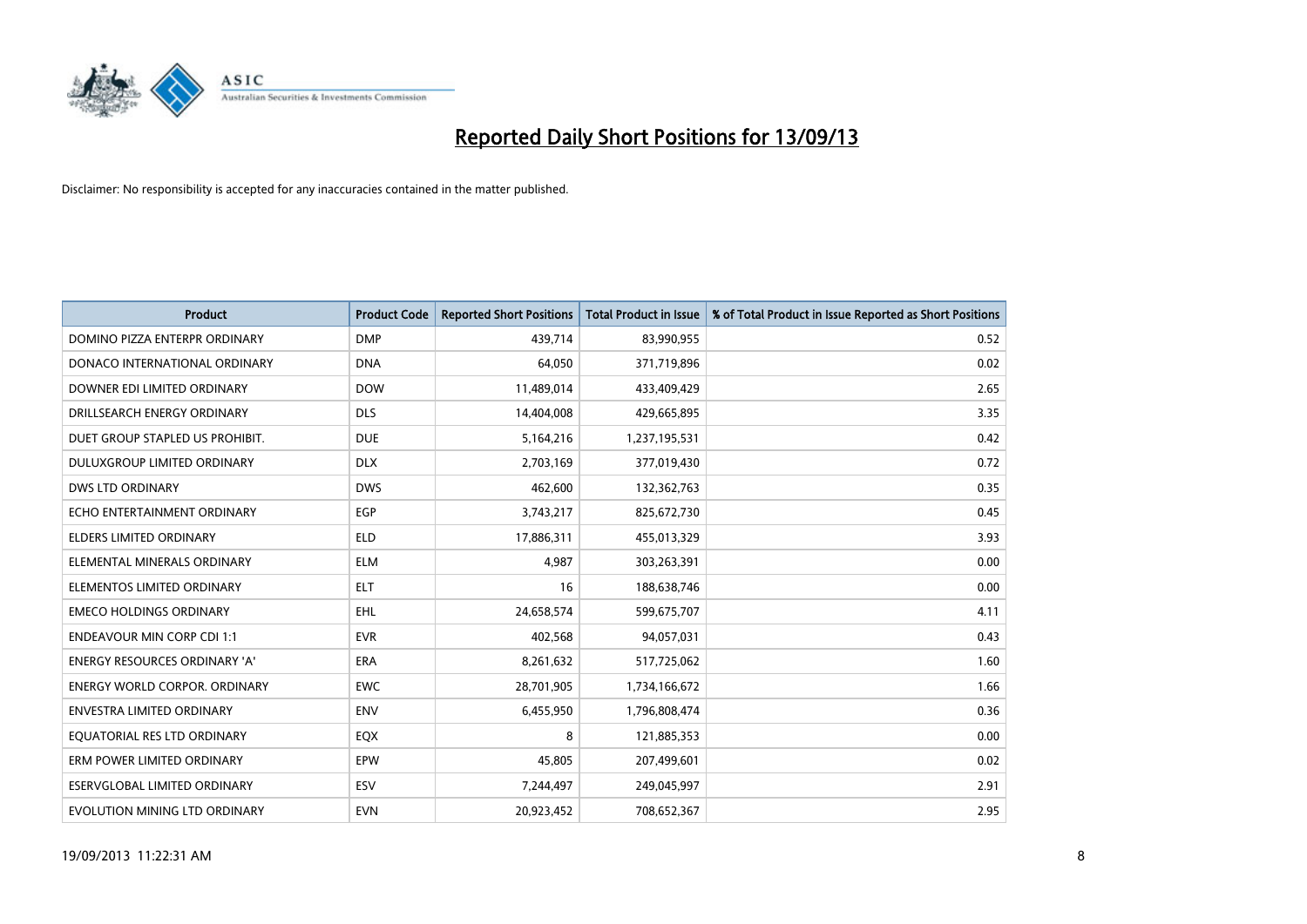

| <b>Product</b>                         | <b>Product Code</b> | <b>Reported Short Positions</b> | <b>Total Product in Issue</b> | % of Total Product in Issue Reported as Short Positions |
|----------------------------------------|---------------------|---------------------------------|-------------------------------|---------------------------------------------------------|
| FAIRFAX MEDIA LTD ORDINARY             | <b>FXJ</b>          | 331,927,780                     | 2,351,955,725                 | 14.11                                                   |
| <b>FANTASTIC HOLDINGS ORDINARY</b>     | <b>FAN</b>          | 16,362                          | 103,068,398                   | 0.02                                                    |
| <b>FAR LTD ORDINARY</b>                | <b>FAR</b>          | 24,472,757                      | 2,499,846,742                 | 0.98                                                    |
| FEDERATION CNTRES ORD/UNIT STAPLED SEC | <b>FDC</b>          | 3,453,542                       | 1,427,641,565                 | 0.24                                                    |
| <b>FINBAR GROUP LIMITED ORDINARY</b>   | <b>FRI</b>          | 7,994                           | 218,006,169                   | 0.00                                                    |
| FISHER & PAYKEL H. ORDINARY            | <b>FPH</b>          | 230,517                         | 546,645,862                   | 0.04                                                    |
| FKP PROPERTY GROUP STAPLED SECURITIES  | <b>FKP</b>          | 10,795,761                      | 321,578,705                   | 3.36                                                    |
| FLEETWOOD CORP ORDINARY                | <b>FWD</b>          | 1,901,025                       | 60,522,619                    | 3.14                                                    |
| FLETCHER BUILDING ORDINARY             | <b>FBU</b>          | 4,937,769                       | 686,096,427                   | 0.72                                                    |
| FLEXIGROUP LIMITED ORDINARY            | <b>FXL</b>          | 9,420                           | 303,385,394                   | 0.00                                                    |
| FLIGHT CENTRE ORDINARY                 | <b>FLT</b>          | 3,501,088                       | 100,523,468                   | 3.48                                                    |
| FLINDERS MINES LTD ORDINARY            | <b>FMS</b>          | 7,216,236                       | 1,824,843,676                 | 0.40                                                    |
| <b>FOCUS MINERALS LTD ORDINARY</b>     | <b>FML</b>          | 42,465,858                      | 9,137,375,877                 | 0.46                                                    |
| <b>FORGE GROUP LIMITED ORDINARY</b>    | FGE                 | 1,210,828                       | 86,169,014                    | 1.41                                                    |
| FORTESCUE METALS GRP ORDINARY          | <b>FMG</b>          | 164,451,755                     | 3,113,798,659                 | 5.28                                                    |
| <b>G.U.D. HOLDINGS ORDINARY</b>        | GUD                 | 5,950,887                       | 71,341,319                    | 8.34                                                    |
| <b>G8 EDUCATION LIMITED ORDINARY</b>   | <b>GEM</b>          | 1,831,893                       | 273,190,260                   | 0.67                                                    |
| <b>GALAXY RESOURCES ORDINARY</b>       | <b>GXY</b>          | 5,613,268                       | 800,474,396                   | 0.70                                                    |
| <b>GEODYNAMICS LIMITED ORDINARY</b>    | GDY                 | 850                             | 406,452,608                   | 0.00                                                    |
| GI DYNAMICS, INC CDI US PROHIBITED     | GID                 | 4,867                           | 389,977,755                   | 0.00                                                    |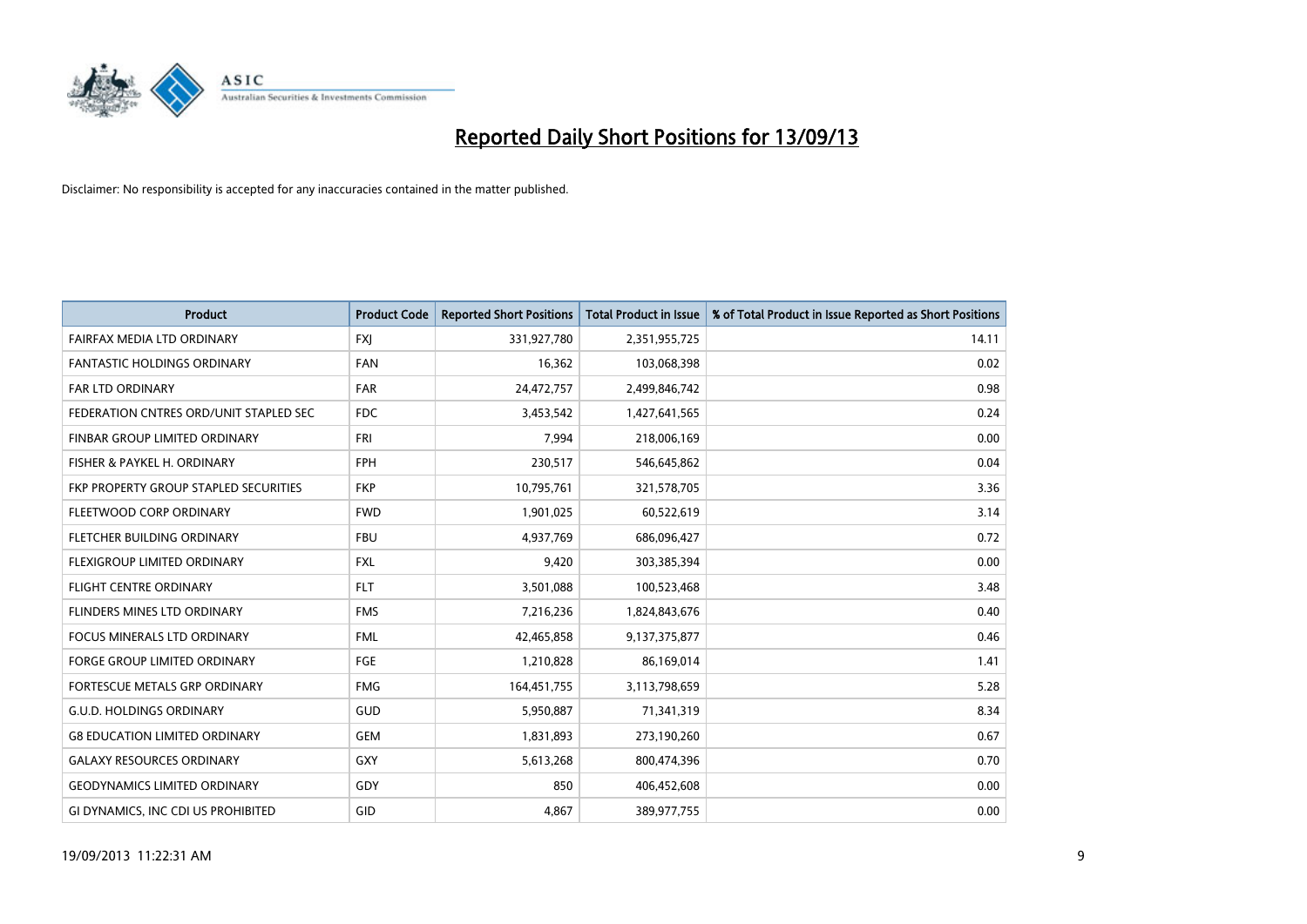

| <b>Product</b>                                   | <b>Product Code</b> | <b>Reported Short Positions</b> | <b>Total Product in Issue</b> | % of Total Product in Issue Reported as Short Positions |
|--------------------------------------------------|---------------------|---------------------------------|-------------------------------|---------------------------------------------------------|
| <b>GINDALBIE METALS LTD ORDINARY</b>             | GBG                 | 51,999,143                      | 1,492,982,791                 | 3.48                                                    |
| <b>GOODMAN FIELDER, ORDINARY</b>                 | <b>GFF</b>          | 35,860,608                      | 1,955,559,207                 | 1.83                                                    |
| <b>GOODMAN GROUP STAPLED</b>                     | <b>GMG</b>          | 4,995,353                       | 1,718,698,949                 | 0.29                                                    |
| <b>GPT GROUP STAPLED SEC.</b>                    | GPT                 | 7,548,805                       | 1,728,458,473                 | 0.44                                                    |
| <b>GRAINCORP LIMITED A CLASS ORDINARY</b>        | <b>GNC</b>          | 35,123                          | 228,855,628                   | 0.02                                                    |
| <b>GRANGE RESOURCES, ORDINARY</b>                | <b>GRR</b>          | 5,599,923                       | 1,156,492,195                 | 0.48                                                    |
| <b>GREENCROSS LIMITED ORDINARY</b>               | GXL                 | 43,108                          | 37,454,599                    | 0.12                                                    |
| <b>GREENLAND MIN EN LTD ORDINARY</b>             | GGG                 | 3,911,872                       | 572,720,096                   | 0.68                                                    |
| <b>GROWTHPOINT PROPERTY ORD/UNIT STAPLED SEC</b> | GOZ                 | 49,999                          | 414,229,412                   | 0.01                                                    |
| <b>GRYPHON MINERALS LTD ORDINARY</b>             | GRY                 | 10,976,103                      | 400,691,164                   | 2.74                                                    |
| <b>GUILDFORD COAL LTD ORDINARY</b>               | <b>GUF</b>          | 458,540                         | 635,046,899                   | 0.07                                                    |
| <b>GWA GROUP LTD ORDINARY</b>                    | <b>GWA</b>          | 14,544,076                      | 306,533,770                   | 4.74                                                    |
| HARVEY NORMAN ORDINARY                           | <b>HVN</b>          | 63,669,353                      | 1,062,316,784                 | 5.99                                                    |
| <b>HENDERSON GROUP CDI 1:1</b>                   | <b>HGG</b>          | 1,220,014                       | 733,252,837                   | 0.17                                                    |
| HFA HOLDINGS LIMITED ORDINARY                    | <b>HFA</b>          | 3.863                           | 118,738,157                   | 0.00                                                    |
| HIGHLANDS PACIFIC ORDINARY                       | <b>HIG</b>          | 500,001                         | 789,344,774                   | 0.06                                                    |
| HILLGROVE RES LTD ORDINARY                       | <b>HGO</b>          | 3,369,060                       | 1,023,760,221                 | 0.33                                                    |
| HILLS HOLDINGS LTD ORDINARY                      | <b>HIL</b>          | 63,914                          | 246,500,444                   | 0.03                                                    |
| HORIZON OIL LIMITED ORDINARY                     | <b>HZN</b>          | 71,304,158                      | 1,297,449,932                 | 5.50                                                    |
| HOT CHILI LTD ORDINARY                           | <b>HCH</b>          | 10,000                          | 332,758,886                   | 0.00                                                    |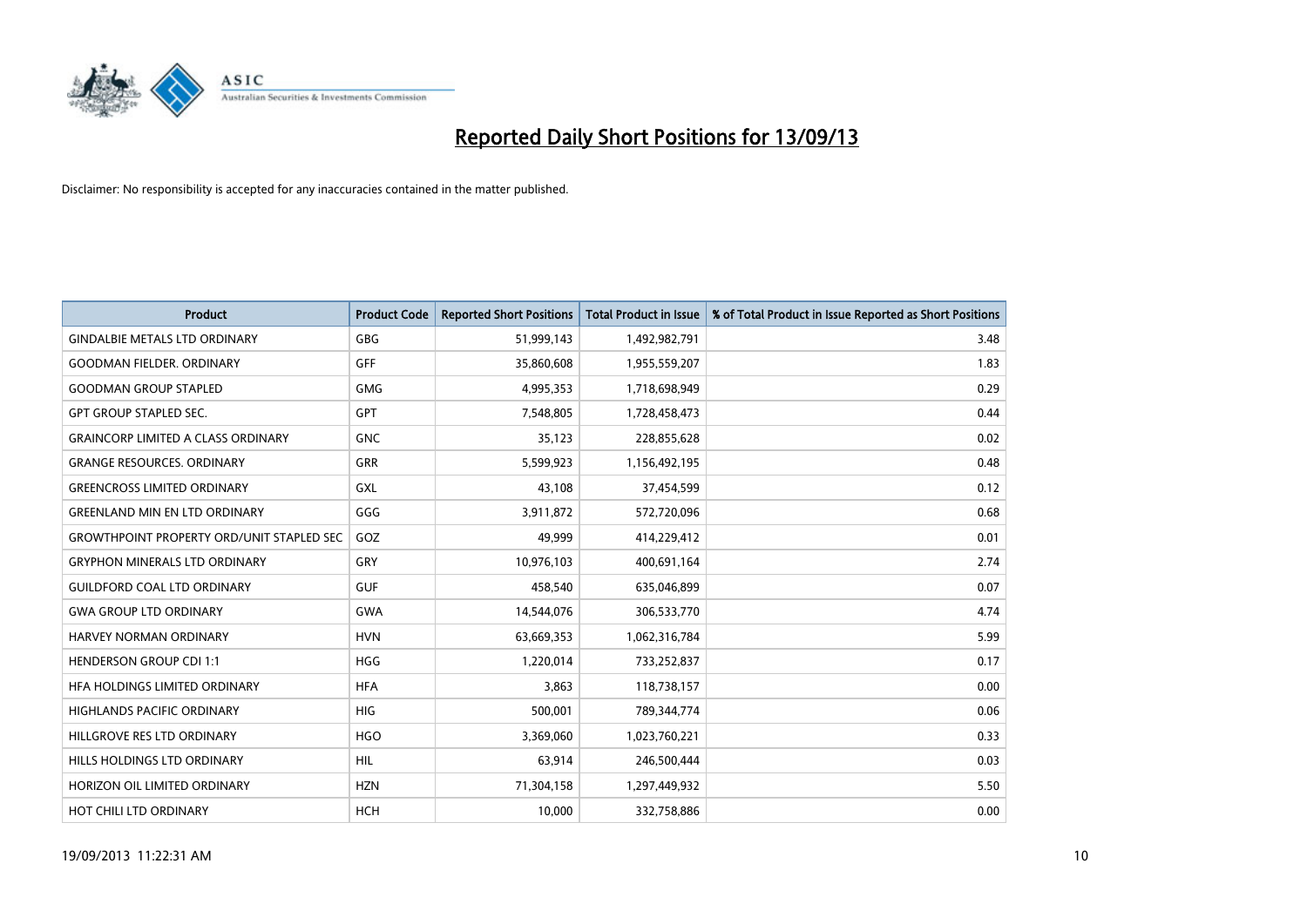

| <b>Product</b>                           | <b>Product Code</b> | <b>Reported Short Positions</b> | <b>Total Product in Issue</b> | % of Total Product in Issue Reported as Short Positions |
|------------------------------------------|---------------------|---------------------------------|-------------------------------|---------------------------------------------------------|
| <b>ICON ENERGY LIMITED ORDINARY</b>      | <b>ICN</b>          | 19,230                          | 535,455,958                   | 0.00                                                    |
| <b>IINET LIMITED ORDINARY</b>            | <b>IIN</b>          | 2,271,380                       | 161,238,847                   | 1.41                                                    |
| <b>ILUKA RESOURCES ORDINARY</b>          | ILU                 | 38,540,554                      | 418,700,517                   | 9.20                                                    |
| <b>IMDEX LIMITED ORDINARY</b>            | <b>IMD</b>          | 4,312,179                       | 210,473,188                   | 2.05                                                    |
| IMF (AUSTRALIA) LTD ORDINARY             | <b>IMF</b>          | 2,597,860                       | 123,203,426                   | 2.11                                                    |
| <b>INCITEC PIVOT ORDINARY</b>            | IPL                 | 20,216,706                      | 1,628,730,107                 | 1.24                                                    |
| <b>INDEPENDENCE GROUP ORDINARY</b>       | IGO                 | 4,433,706                       | 233,323,905                   | 1.90                                                    |
| INDOPHIL RESOURCES ORDINARY              | <b>IRN</b>          | 1,571,130                       | 1,203,146,194                 | 0.13                                                    |
| <b>INFIGEN ENERGY STAPLED SECURITIES</b> | <b>IFN</b>          | 3,391,958                       | 764,993,434                   | 0.44                                                    |
| <b>INFOMEDIA LTD ORDINARY</b>            | IFM                 | 197,015                         | 304,833,155                   | 0.06                                                    |
| <b>INGENIA GROUP STAPLED SECURITIES</b>  | <b>INA</b>          | 100,000                         | 507,179,194                   | 0.02                                                    |
| <b>INOVA RESOURCES LTD ORDINARY</b>      | <b>IVA</b>          | 1,485,688                       | 728,618,577                   | 0.20                                                    |
| <b>INSURANCE AUSTRALIA ORDINARY</b>      | IAG                 | 3,007,723                       | 2,079,034,021                 | 0.14                                                    |
| <b>INTREPID MINES ORDINARY</b>           | <b>IAU</b>          | 19,904,008                      | 556,118,015                   | 3.58                                                    |
| INVESTA OFFICE FUND STAPLED SECURITIES   | <b>IOF</b>          | 1,195,476                       | 614,047,458                   | 0.19                                                    |
| <b>INVOCARE LIMITED ORDINARY</b>         | <b>IVC</b>          | 5,416,847                       | 110,030,298                   | 4.92                                                    |
| <b>IOOF HOLDINGS LTD ORDINARY</b>        | IFL                 | 2,441,745                       | 232,118,034                   | 1.05                                                    |
| <b>IRESS LIMITED ORDINARY</b>            | <b>IRE</b>          | 691,977                         | 158,585,126                   | 0.44                                                    |
| <b>IRON ORE HOLDINGS ORDINARY</b>        | <b>IOH</b>          | 26,197                          | 161,174,005                   | 0.02                                                    |
| <b>ISELECT LTD ORDINARY</b>              | <b>ISU</b>          | 1,780,130                       | 259,964,894                   | 0.68                                                    |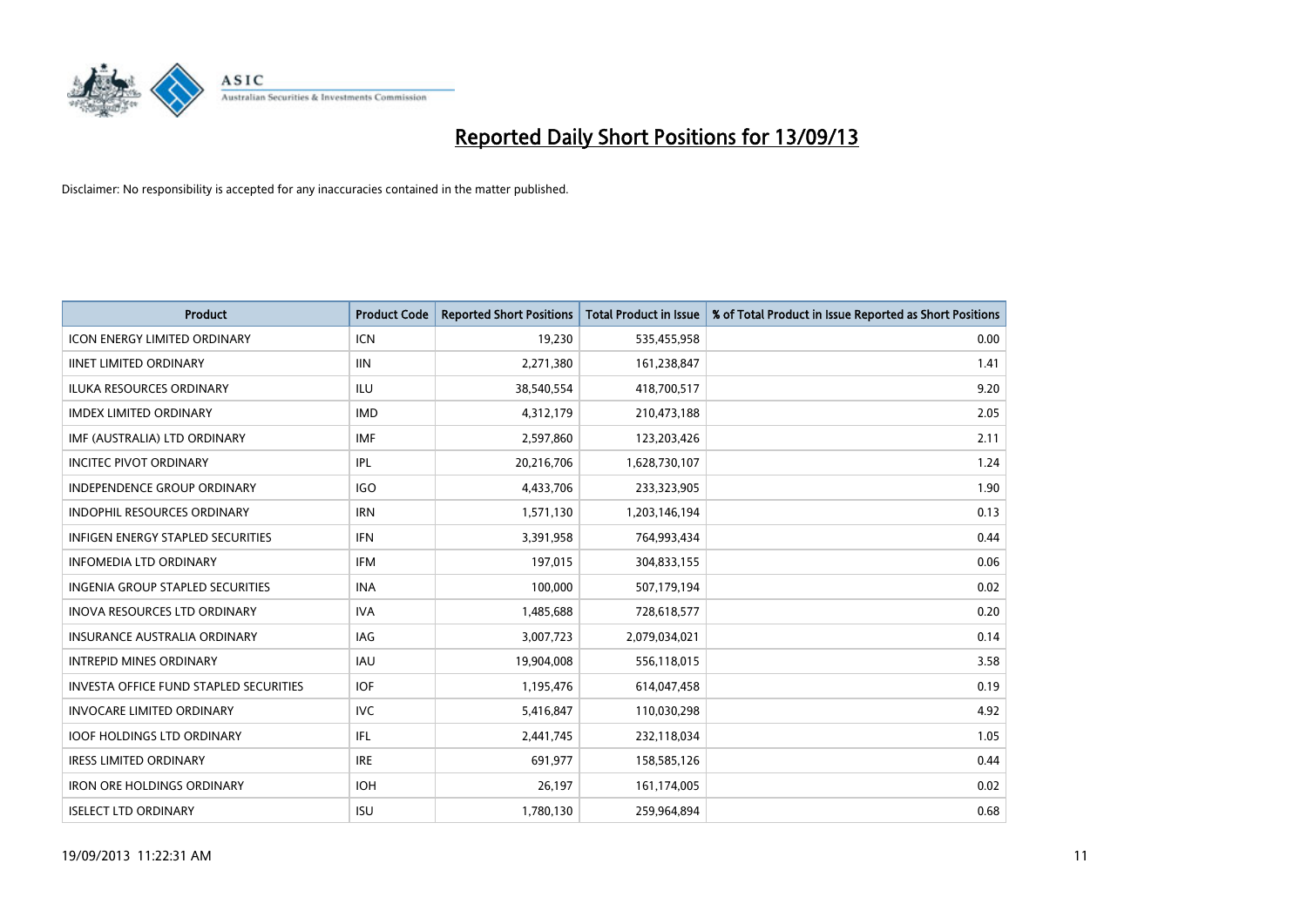

| <b>Product</b>                                  | <b>Product Code</b> | <b>Reported Short Positions</b> | <b>Total Product in Issue</b> | % of Total Product in Issue Reported as Short Positions |
|-------------------------------------------------|---------------------|---------------------------------|-------------------------------|---------------------------------------------------------|
| <b>JAMES HARDIE INDUST CHESS DEPOSITARY INT</b> | <b>IHX</b>          | 7,231,033                       | 442,474,844                   | 1.63                                                    |
| <b>JB HI-FI LIMITED ORDINARY</b>                | <b>JBH</b>          | 8,991,596                       | 99,917,963                    | 9.00                                                    |
| <b>JUPITER MINES ORDINARY</b>                   | <b>IMS</b>          | 9,874                           | 2,281,835,383                 | 0.00                                                    |
| <b>KAGARA LTD ORDINARY</b>                      | KZL                 | 3,349,855                       | 798,953,117                   | 0.42                                                    |
| KAROON GAS AUSTRALIA ORDINARY                   | <b>KAR</b>          | 844,227                         | 251,120,769                   | 0.34                                                    |
| KATHMANDU HOLD LTD ORDINARY                     | <b>KMD</b>          | 23,308                          | 200,215,894                   | 0.01                                                    |
| <b>KBL MINING LIMITED ORDINARY</b>              | <b>KBL</b>          | 1,820                           | 393,535,629                   | 0.00                                                    |
| KINGSGATE CONSOLID. ORDINARY                    | <b>KCN</b>          | 14,723,310                      | 152,284,777                   | 9.67                                                    |
| KINGSROSE MINING LTD ORDINARY                   | <b>KRM</b>          | 444,901                         | 335,753,851                   | 0.13                                                    |
| LEIGHTON HOLDINGS ORDINARY                      | LEI                 | 18,149,291                      | 337,235,188                   | 5.38                                                    |
| LEND LEASE GROUP UNIT/ORD STAPLED               | LLC                 | 2,426,472                       | 575,508,314                   | 0.42                                                    |
| LINC ENERGY LTD ORDINARY                        | <b>LNC</b>          | 17,455,987                      | 518,687,562                   | 3.37                                                    |
| LION SELECTION GRP ORDINARY                     | <b>LSX</b>          | 36                              | 106,911,413                   | 0.00                                                    |
| LYCOPODIUM LIMITED ORDINARY                     | LYL                 | 90                              | 38,955,103                    | 0.00                                                    |
| LYNAS CORPORATION ORDINARY                      | <b>LYC</b>          | 192,647,052                     | 1,960,801,292                 | 9.82                                                    |
| M2 TELECOMMUNICATION ORDINARY                   | <b>MTU</b>          | 7,252,239                       | 178,498,822                   | 4.06                                                    |
| MACMAHON HOLDINGS ORDINARY                      | MAH                 | 1,349,787                       | 1,261,699,966                 | 0.11                                                    |
| MACO ATLAS ROADS GRP ORDINARY STAPLED           | <b>MQA</b>          | 19,033,400                      | 487,230,540                   | 3.91                                                    |
| MACQUARIE GROUP LTD ORDINARY                    | MQG                 | 1,140,527                       | 339,888,036                   | 0.34                                                    |
| MACQUARIE TELECOM GP ORDINARY                   | MAQ                 | 2,876                           | 20,967,121                    | 0.01                                                    |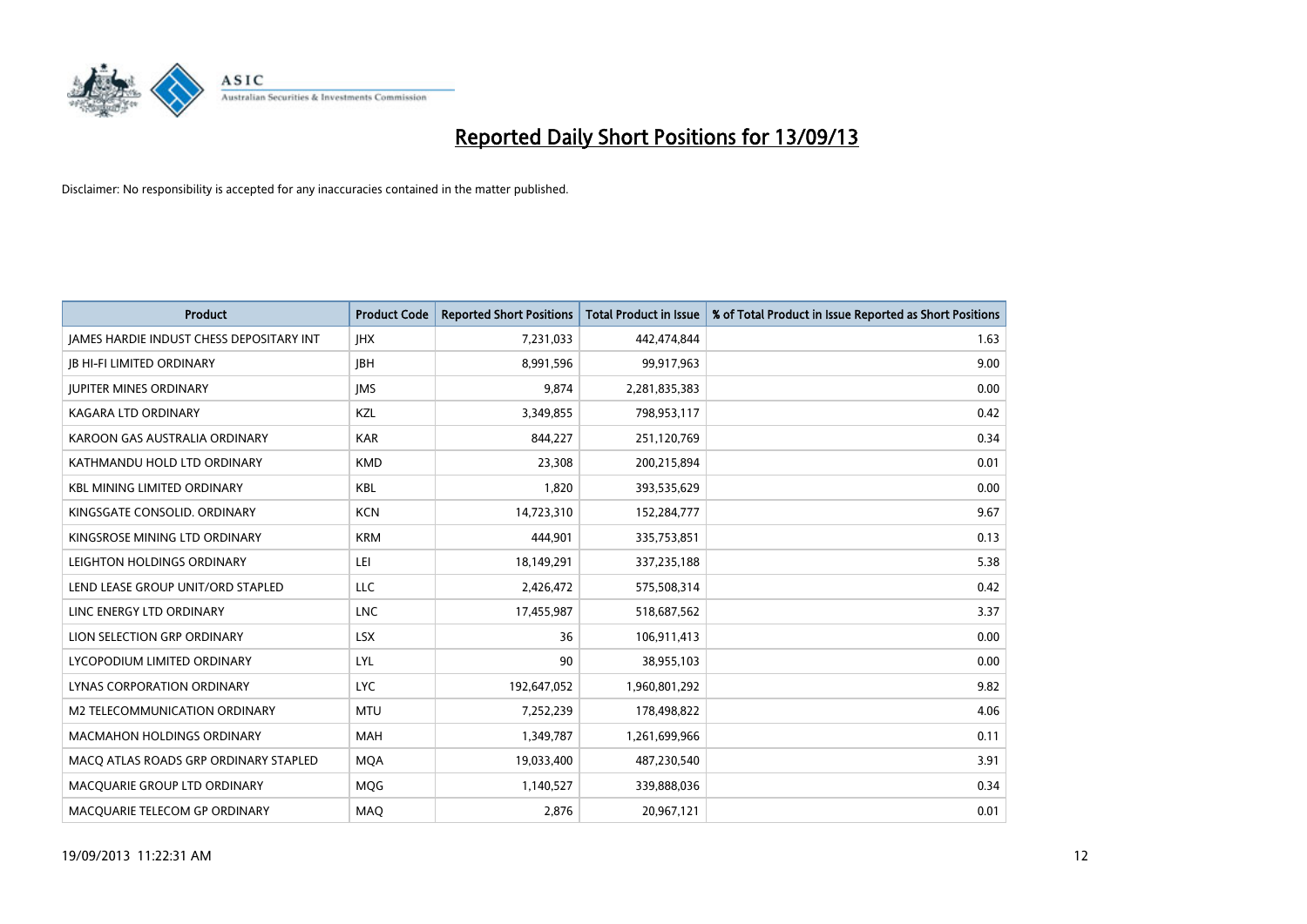

| <b>Product</b>                       | <b>Product Code</b> | <b>Reported Short Positions</b> | <b>Total Product in Issue</b> | % of Total Product in Issue Reported as Short Positions |
|--------------------------------------|---------------------|---------------------------------|-------------------------------|---------------------------------------------------------|
| MAGELLAN FIN GRP LTD ORDINARY        | <b>MFG</b>          | 609,751                         | 152,782,876                   | 0.40                                                    |
| <b>MATRIX C &amp; E LTD ORDINARY</b> | <b>MCE</b>          | 3,242,433                       | 94,555,428                    | 3.43                                                    |
| MAVERICK DRILLING ORDINARY           | <b>MAD</b>          | 10,392,772                      | 452,726,751                   | 2.30                                                    |
| MAXITRANS INDUSTRIES ORDINARY        | <b>MXI</b>          | 59,305                          | 183,993,392                   | 0.03                                                    |
| MCMILLAN SHAKESPEARE ORDINARY        | <b>MMS</b>          | 2,178,808                       | 74,523,965                    | 2.92                                                    |
| MEDUSA MINING LTD ORDINARY           | <b>MML</b>          | 1,901,899                       | 188,903,911                   | 1.01                                                    |
| MEO AUSTRALIA LTD ORDINARY           | <b>MEO</b>          | 10,845                          | 627,264,587                   | 0.00                                                    |
| <b>MERMAID MARINE ORDINARY</b>       | <b>MRM</b>          | 670,497                         | 230,918,607                   | 0.29                                                    |
| MESOBLAST LIMITED ORDINARY           | <b>MSB</b>          | 16,240,973                      | 315,423,901                   | 5.15                                                    |
| METALS X LIMITED ORDINARY            | <b>MLX</b>          | 77,960                          | 1,652,636,110                 | 0.00                                                    |
| METCASH LIMITED ORDINARY             | <b>MTS</b>          | 81,218,098                      | 880,704,786                   | 9.22                                                    |
| METMINCO LIMITED ORDINARY            | <b>MNC</b>          | 1,785,803                       | 1,749,543,023                 | 0.10                                                    |
| MICLYN EXP OFFSHR ORDINARY           | <b>MIO</b>          | 196,943                         | 281,538,972                   | 0.07                                                    |
| MIGHTY RIVER POWER ORDINARY          | <b>MYT</b>          | 3,794                           | 1,400,000,094                 | 0.00                                                    |
| MILTON CORPORATION ORDINARY          | <b>MLT</b>          | 5,371                           | 122,147,119                   | 0.00                                                    |
| MINCOR RESOURCES NL ORDINARY         | <b>MCR</b>          | 2,399,505                       | 188,208,274                   | 1.27                                                    |
| MINERAL DEPOSITS ORDINARY            | <b>MDL</b>          | 3,987,779                       | 83,538,786                    | 4.77                                                    |
| MINERAL RESOURCES. ORDINARY          | <b>MIN</b>          | 4,074,551                       | 185,987,992                   | 2.19                                                    |
| MIRABELA NICKEL LTD ORDINARY         | <b>MBN</b>          | 37,419,768                      | 876,801,147                   | 4.27                                                    |
| MIRVAC GROUP STAPLED SECURITIES      | <b>MGR</b>          | 4,916,244                       | 3,664,938,678                 | 0.13                                                    |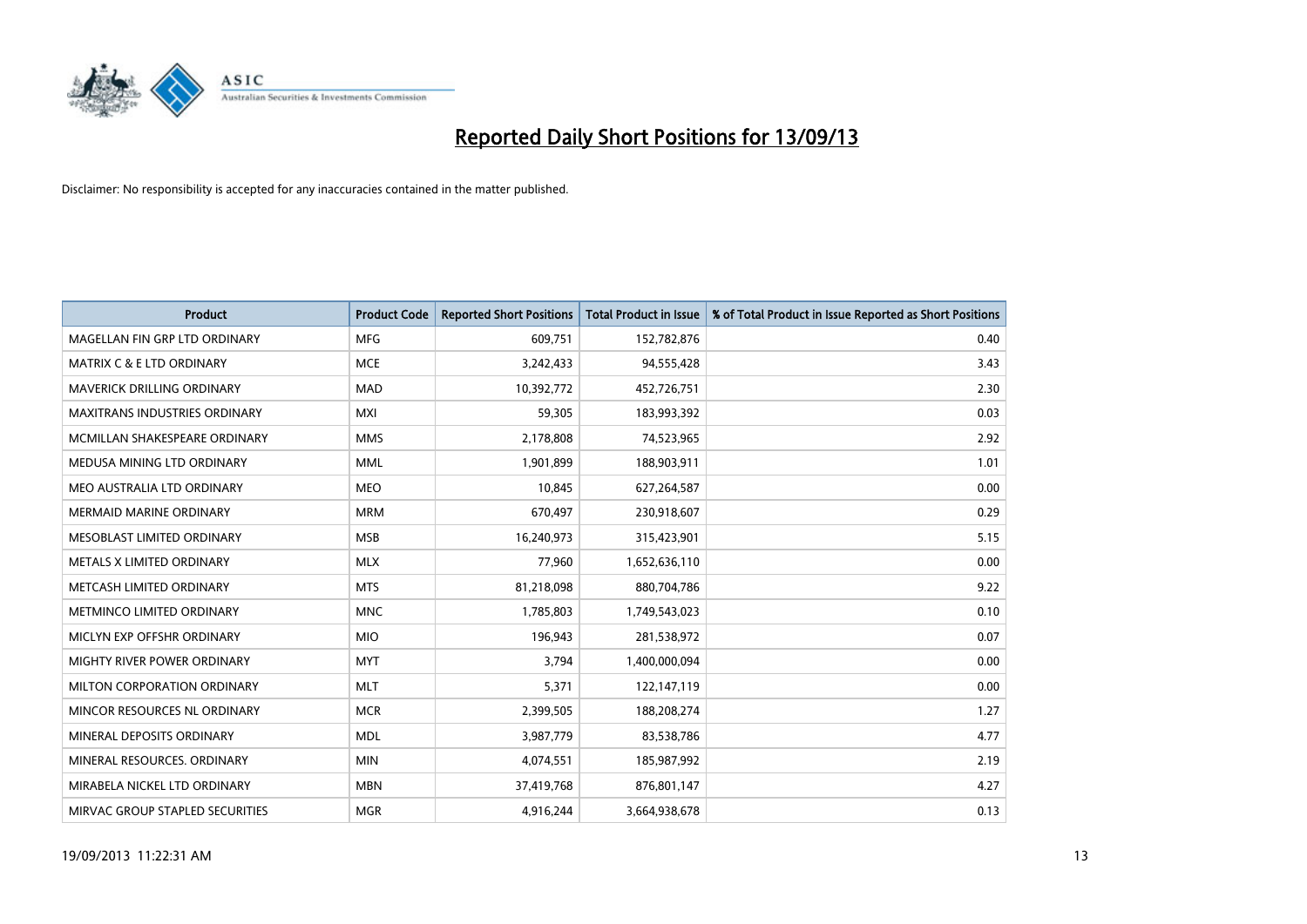

| <b>Product</b>                     | <b>Product Code</b> | <b>Reported Short Positions</b> | <b>Total Product in Issue</b> | % of Total Product in Issue Reported as Short Positions |
|------------------------------------|---------------------|---------------------------------|-------------------------------|---------------------------------------------------------|
| MOLOPO ENERGY LTD ORDINARY         | <b>MPO</b>          | 887,350                         | 246,724,091                   | 0.36                                                    |
| <b>MONADELPHOUS GROUP ORDINARY</b> | <b>MND</b>          | 12,052,821                      | 90,940,258                    | 13.25                                                   |
| MORTGAGE CHOICE LTD ORDINARY       | <b>MOC</b>          | 13,253                          | 123,431,282                   | 0.01                                                    |
| MOUNT GIBSON IRON ORDINARY         | <b>MGX</b>          | 14,648,332                      | 1,090,584,232                 | 1.34                                                    |
| MULTIPLEX SITES SITES              | <b>MXUPA</b>        | 1,270                           | 4,500,000                     | 0.03                                                    |
| MURCHISON METALS LTD ORDINARY      | <b>MMX</b>          | 3,026,356                       | 450,497,346                   | 0.67                                                    |
| MYER HOLDINGS LTD ORDINARY         | <b>MYR</b>          | 77,705,353                      | 583,794,551                   | 13.31                                                   |
| NATIONAL AUST. BANK ORDINARY       | <b>NAB</b>          | 4,867,818                       | 2,348,892,519                 | 0.21                                                    |
| NAVITAS LIMITED ORDINARY           | <b>NVT</b>          | 2,469,090                       | 375,367,918                   | 0.66                                                    |
| NEON ENERGY LIMITED ORDINARY       | <b>NEN</b>          | 302,778                         | 553,037,848                   | 0.05                                                    |
| NEW HOPE CORPORATION ORDINARY      | <b>NHC</b>          | 1,161,228                       | 830,715,225                   | 0.14                                                    |
| NEW STANDARD ENERGY ORDINARY       | <b>NSE</b>          | 322,032                         | 305,331,847                   | 0.11                                                    |
| NEWCREST MINING ORDINARY           | <b>NCM</b>          | 3,873,847                       | 766,510,971                   | 0.51                                                    |
| NEWS CORP A NON-VOTING CDI         | <b>NWSLV</b>        | 2,818,866                       | 379,423,551                   | 0.74                                                    |
| NEWS CORP B VOTING CDI             | <b>NWS</b>          | 326,266                         | 199,630,239                   | 0.16                                                    |
| NEXTDC LIMITED ORDINARY            | <b>NXT</b>          | 5,280,838                       | 192,904,486                   | 2.74                                                    |
| NEXUS ENERGY LIMITED ORDINARY      | <b>NXS</b>          | 2,250,814                       | 1,330,219,459                 | 0.17                                                    |
| NIB HOLDINGS LIMITED ORDINARY      | <b>NHF</b>          | 3,794,291                       | 439,004,182                   | 0.86                                                    |
| NIDO PETROLEUM ORDINARY            | <b>NDO</b>          | 42,500                          | 2,046,650,968                 | 0.00                                                    |
| NOBLE MINERAL RES ORDINARY         | <b>NMG</b>          | 2,365,726                       | 666,397,952                   | 0.36                                                    |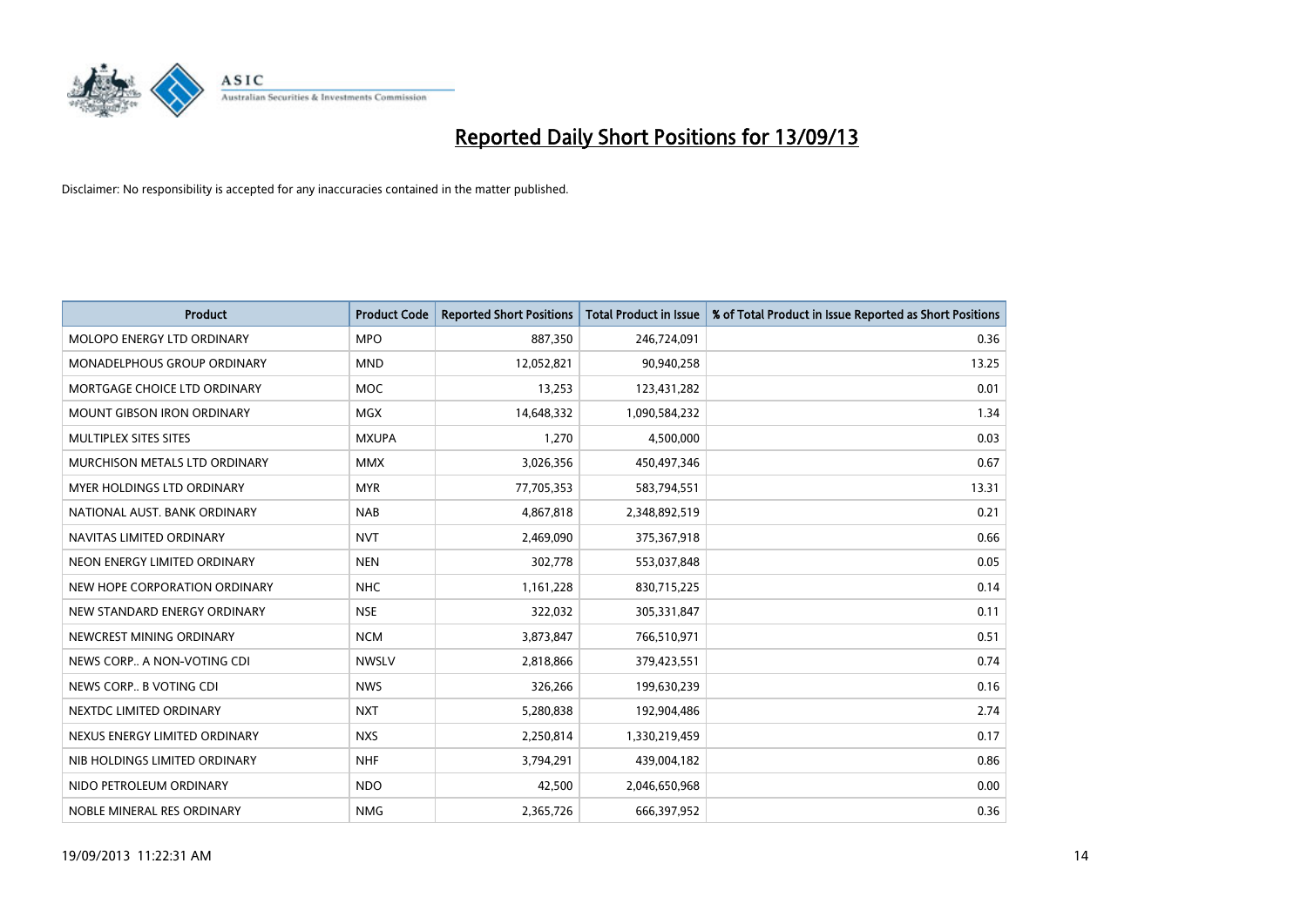

| <b>Product</b>                        | <b>Product Code</b> | <b>Reported Short Positions</b> | <b>Total Product in Issue</b> | % of Total Product in Issue Reported as Short Positions |
|---------------------------------------|---------------------|---------------------------------|-------------------------------|---------------------------------------------------------|
| NORTHERN IRON LTD ORDINARY            | <b>NFE</b>          | 2,348,857                       | 484,405,314                   | 0.48                                                    |
| NORTHERN STAR ORDINARY                | <b>NST</b>          | 5,416,351                       | 424,279,762                   | 1.28                                                    |
| NOVOGEN LIMITED ORDINARY              | <b>NRT</b>          | 127,291                         | 143,691,221                   | 0.09                                                    |
| NRW HOLDINGS LIMITED ORDINARY         | <b>NWH</b>          | 15,484,985                      | 278,888,011                   | 5.55                                                    |
| NUCOAL RESOURCES LTD ORDINARY         | <b>NCR</b>          | 90,001                          | 768,612,354                   | 0.01                                                    |
| NUFARM LIMITED ORDINARY               | <b>NUF</b>          | 17,370,865                      | 262,954,040                   | 6.61                                                    |
| OAKTON LIMITED ORDINARY               | <b>OKN</b>          | 16,195                          | 89,912,735                    | 0.02                                                    |
| OCEANAGOLD CORP. CHESS DEPOSITARY INT | <b>OGC</b>          | 687,103                         | 293,587,920                   | 0.23                                                    |
| OIL SEARCH LTD ORDINARY               | OSH                 | 5,590,529                       | 1,340,018,530                 | 0.42                                                    |
| OM HOLDINGS LIMITED ORDINARY          | OMH                 | 3,122,749                       | 733,423,337                   | 0.43                                                    |
| ORICA LIMITED ORDINARY                | ORI                 | 11,242,024                      | 368,203,632                   | 3.05                                                    |
| ORIGIN ENERGY ORDINARY                | <b>ORG</b>          | 10,804,171                      | 1,098,072,141                 | 0.98                                                    |
| OROCOBRE LIMITED ORDINARY             | <b>ORE</b>          | 238,600                         | 117,745,140                   | 0.20                                                    |
| OROTONGROUP LIMITED ORDINARY          | ORL                 | 465,213                         | 40,880,902                    | 1.14                                                    |
| OZ MINERALS ORDINARY                  | OZL                 | 9,842,573                       | 303,470,022                   | 3.24                                                    |
| PACIFIC BRANDS ORDINARY               | <b>PBG</b>          | 8,987,917                       | 912,915,695                   | 0.98                                                    |
| PALADIN ENERGY LTD ORDINARY           | <b>PDN</b>          | 51,715,654                      | 963,332,074                   | 5.37                                                    |
| PANAUST LIMITED ORDINARY              | <b>PNA</b>          | 3,163,036                       | 619,084,930                   | 0.51                                                    |
| PANORAMIC RESOURCES ORDINARY          | PAN                 | 357,766                         | 260,676,416                   | 0.14                                                    |
| PANTERRA GOLD LTD ORDINARY            | PGI                 | 1                               | 761,580,455                   | 0.00                                                    |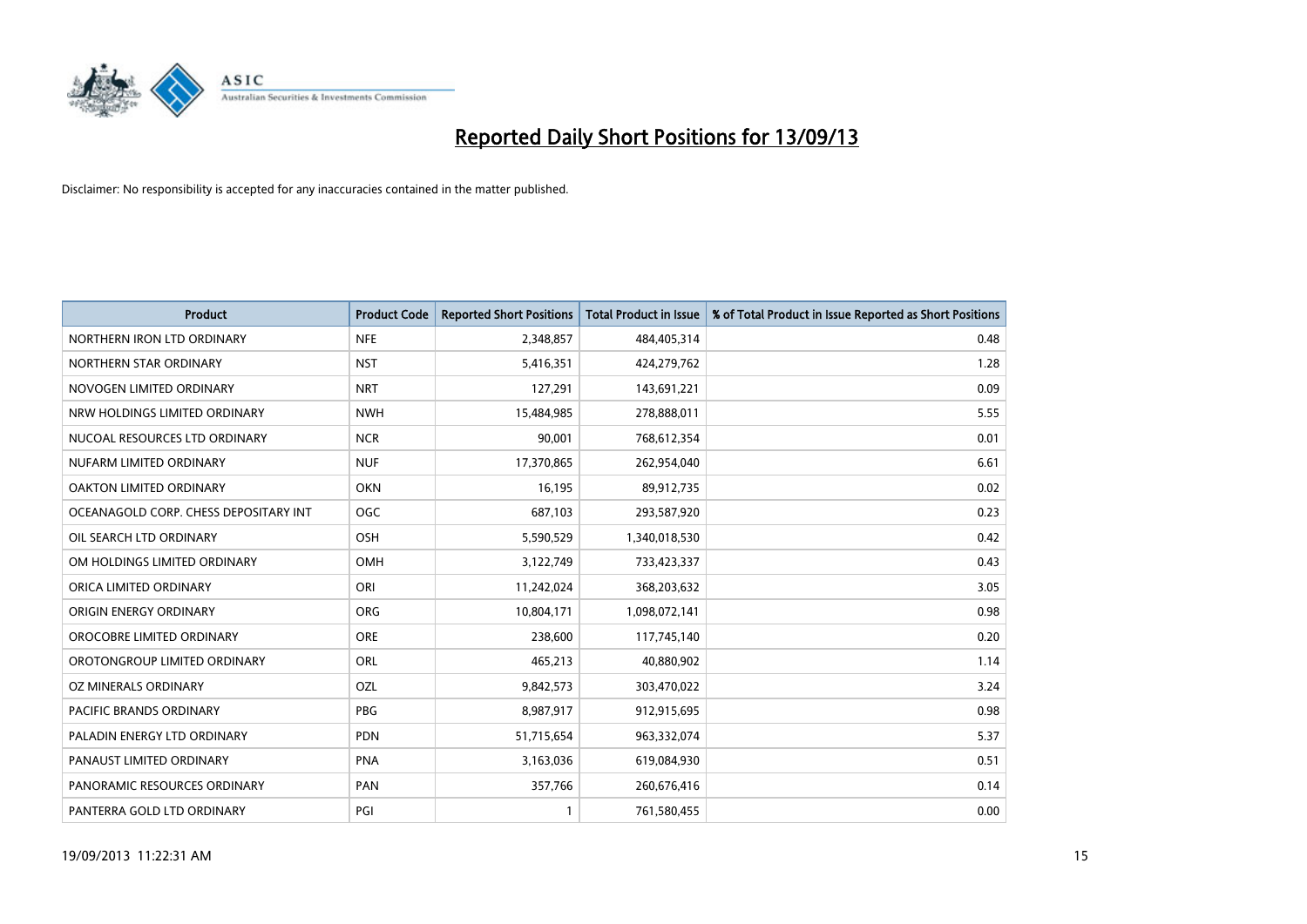

| <b>Product</b>                 | <b>Product Code</b> | <b>Reported Short Positions</b> | <b>Total Product in Issue</b> | % of Total Product in Issue Reported as Short Positions |
|--------------------------------|---------------------|---------------------------------|-------------------------------|---------------------------------------------------------|
| PAPERLINX LIMITED ORDINARY     | <b>PPX</b>          | 48,101                          | 609,280,761                   | 0.01                                                    |
| PAPILLON RES LTD ORDINARY      | PIR                 | 6,197,110                       | 337,944,210                   | 1.83                                                    |
| PATTIES FOODS LTD ORDINARY     | PFL                 | 33,660                          | 139,065,639                   | 0.02                                                    |
| PEET LIMITED ORDINARY          | <b>PPC</b>          | 340,103                         | 431,986,887                   | 0.08                                                    |
| PERILYA LIMITED ORDINARY       | PEM                 | 804,719                         | 769,316,426                   | 0.10                                                    |
| PERPETUAL LIMITED ORDINARY     | PPT                 | 2,184,976                       | 41,980,678                    | 5.20                                                    |
| PERSEUS MINING LTD ORDINARY    | <b>PRU</b>          | 6,993,988                       | 457,962,088                   | 1.53                                                    |
| PHARMAXIS LTD ORDINARY         | <b>PXS</b>          | 7,214,191                       | 308,548,389                   | 2.34                                                    |
| PLATINUM ASSET ORDINARY        | <b>PTM</b>          | 3,990,207                       | 578,215,695                   | 0.69                                                    |
| PLATINUM AUSTRALIA ORDINARY    | <b>PLA</b>          | 836,127                         | 504,968,043                   | 0.17                                                    |
| PMI GOLD CORP CDI 1:1          | <b>PVM</b>          | 252,040                         | 157,986,653                   | 0.16                                                    |
| PMP LIMITED ORDINARY           | <b>PMP</b>          | 164,903                         | 323,781,124                   | 0.05                                                    |
| PRANA BIOTECHNOLOGY ORDINARY   | PBT                 | 300,000                         | 401,269,561                   | 0.07                                                    |
| PREMIER INVESTMENTS ORDINARY   | <b>PMV</b>          | 1,361,436                       | 155,260,478                   | 0.88                                                    |
| PRIMA BIOMED LTD ORDINARY      | <b>PRR</b>          | 512,422                         | 1,228,709,341                 | 0.04                                                    |
| PRIMARY HEALTH CARE ORDINARY   | <b>PRY</b>          | 23,119,280                      | 503,921,941                   | 4.59                                                    |
| PRIME MEDIA GRP LTD ORDINARY   | PRT                 | 3,294                           | 366,330,303                   | 0.00                                                    |
| PROGRAMMED ORDINARY            | <b>PRG</b>          | 136,814                         | 118,229,190                   | 0.12                                                    |
| PURA VIDA ENERGY NL ORDINARY   | <b>PVD</b>          | 125,000                         | 80,583,514                    | 0.16                                                    |
| <b>QANTAS AIRWAYS ORDINARY</b> | QAN                 | 25,371,546                      | 2,241,745,788                 | 1.13                                                    |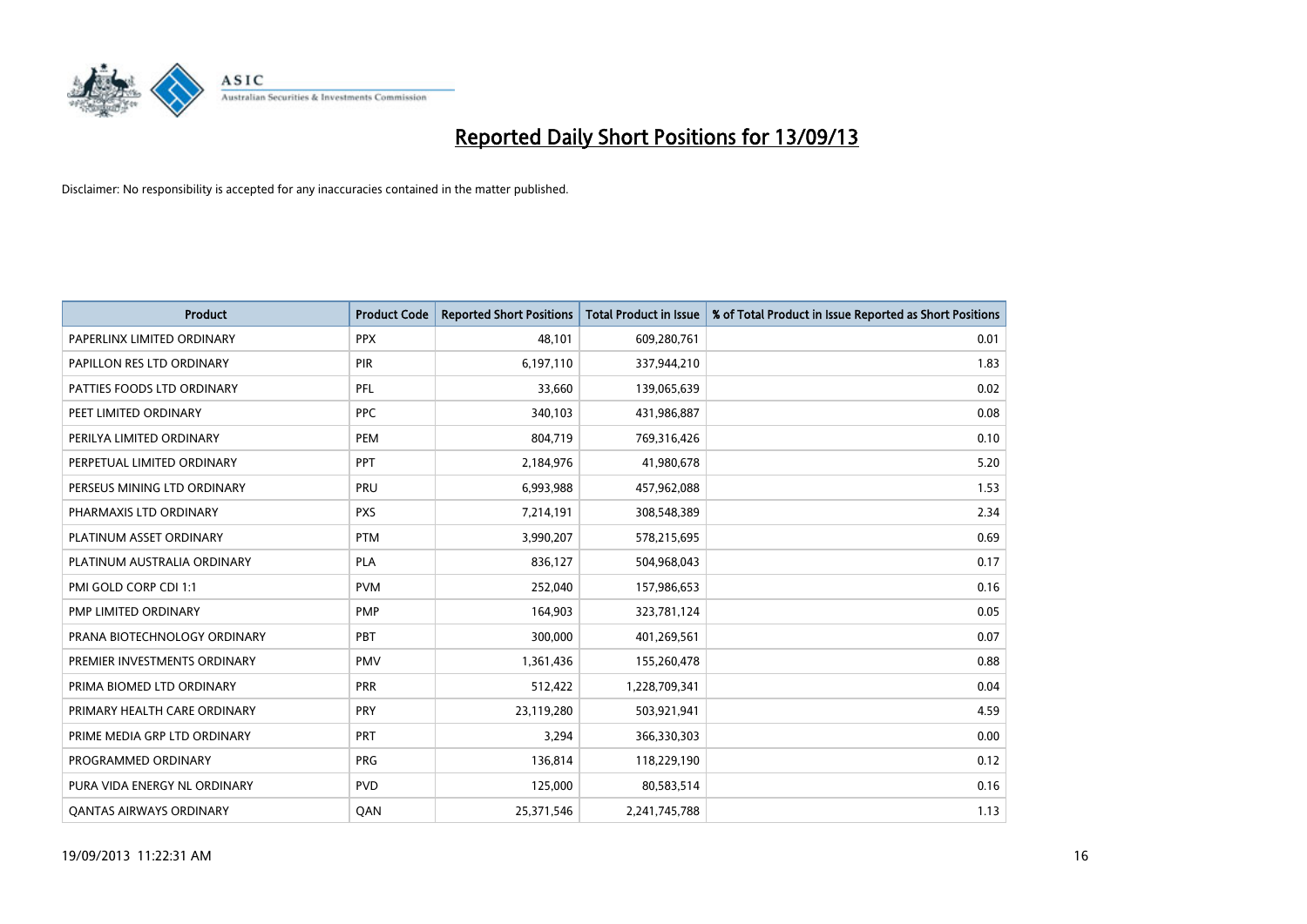

| <b>Product</b>                      | <b>Product Code</b> | <b>Reported Short Positions</b> | <b>Total Product in Issue</b> | % of Total Product in Issue Reported as Short Positions |
|-------------------------------------|---------------------|---------------------------------|-------------------------------|---------------------------------------------------------|
| OBE INSURANCE GROUP ORDINARY        | <b>OBE</b>          | 16,124,265                      | 1,220,868,532                 | 1.32                                                    |
| ORXPHARMA LTD ORDINARY              | QRX                 | 267,610                         | 144,785,606                   | 0.18                                                    |
| <b>QUBE HOLDINGS LTD ORDINARY</b>   | QUB                 | 12,909,523                      | 928,965,547                   | 1.39                                                    |
| RAMELIUS RESOURCES ORDINARY         | <b>RMS</b>          | 4,034,424                       | 337,974,409                   | 1.19                                                    |
| RAMSAY HEALTH CARE ORDINARY         | <b>RHC</b>          | 2,366,667                       | 202,081,252                   | 1.17                                                    |
| RANGE RESOURCES LTD ORDINARY        | <b>RRS</b>          | 324,458                         | 3,014,803,085                 | 0.01                                                    |
| <b>RCR TOMLINSON ORDINARY</b>       | <b>RCR</b>          | 1,860,754                       | 134,031,265                   | 1.39                                                    |
| <b>REA GROUP ORDINARY</b>           | <b>REA</b>          | 830,175                         | 131,714,699                   | 0.63                                                    |
| RECKON LIMITED ORDINARY             | <b>RKN</b>          | 3,001                           | 128,670,040                   | 0.00                                                    |
| <b>RED 5 LIMITED ORDINARY</b>       | <b>RED</b>          | 1,220,048                       | 135,488,008                   | 0.90                                                    |
| <b>RED FORK ENERGY ORDINARY</b>     | <b>RFE</b>          | 3,660,623                       | 499,551,719                   | 0.73                                                    |
| REDBANK ENERGY LTD ORDINARY         | AEJ                 | 13                              | 786,287                       | 0.00                                                    |
| REECE AUSTRALIA LTD. ORDINARY       | <b>REH</b>          | 433                             | 99,600,000                    | 0.00                                                    |
| REED RESOURCES LTD ORDINARY         | <b>RDR</b>          | 50,000                          | 521,897,064                   | 0.01                                                    |
| <b>REGIS RESOURCES ORDINARY</b>     | <b>RRL</b>          | 6,557,933                       | 477,963,824                   | 1.37                                                    |
| RESMED INC CDI 10:1                 | <b>RMD</b>          | 10,747,457                      | 1,420,542,770                 | 0.76                                                    |
| RESOLUTE MINING ORDINARY            | <b>RSG</b>          | 3,575,922                       | 640,994,224                   | 0.56                                                    |
| RESOURCE EQUIP LTD ORDINARY         | <b>RQL</b>          | 5,000                           | 249,065,471                   | 0.00                                                    |
| <b>RESOURCE GENERATION ORDINARY</b> | <b>RES</b>          | 427,243                         | 332,234,604                   | 0.13                                                    |
| RETAIL FOOD GROUP ORDINARY          | <b>RFG</b>          | 3,024,292                       | 130,301,190                   | 2.32                                                    |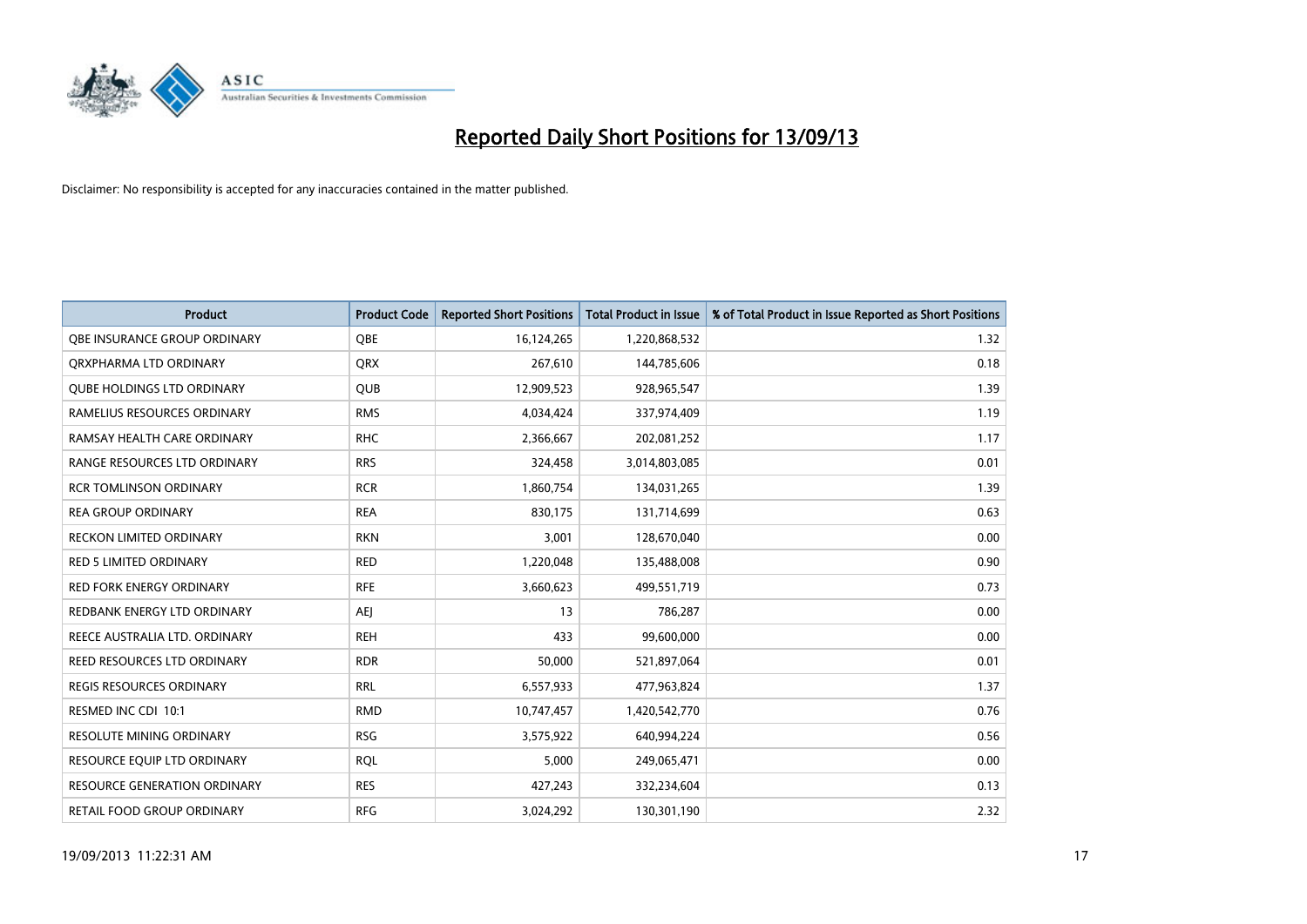

| Product                                      | <b>Product Code</b> | <b>Reported Short Positions</b> | <b>Total Product in Issue</b> | % of Total Product in Issue Reported as Short Positions |
|----------------------------------------------|---------------------|---------------------------------|-------------------------------|---------------------------------------------------------|
| REX MINERALS LIMITED ORDINARY                | <b>RXM</b>          | 2,560,620                       | 188,907,284                   | 1.36                                                    |
| <b>RHG LIMITED ORDINARY</b>                  | <b>RHG</b>          | 1,085                           | 308,483,177                   | 0.00                                                    |
| <b>RIALTO ENERGY ORDINARY</b>                | <b>RIA</b>          | 41                              | 1,155,765,100                 | 0.00                                                    |
| <b>RIDLEY CORPORATION ORDINARY</b>           | <b>RIC</b>          | 480,186                         | 307,817,071                   | 0.16                                                    |
| RIO TINTO LIMITED ORDINARY                   | <b>RIO</b>          | 6,279,517                       | 435,758,720                   | 1.44                                                    |
| <b>ROBUST RESOURCES ORDINARY</b>             | <b>ROL</b>          | 10,000                          | 102,829,826                   | 0.01                                                    |
| ROC OIL COMPANY ORDINARY                     | <b>ROC</b>          | 1,359,097                       | 683,235,552                   | 0.20                                                    |
| SAI GLOBAL LIMITED ORDINARY                  | SAI                 | 7,275,869                       | 209,694,571                   | 3.47                                                    |
| SALMAT LIMITED ORDINARY                      | <b>SLM</b>          | 998                             | 159,812,799                   | 0.00                                                    |
| SAMSON OIL & GAS LTD ORDINARY                | <b>SSN</b>          | 2,082,000                       | 2,547,617,329                 | 0.08                                                    |
| SANDFIRE RESOURCES ORDINARY                  | <b>SFR</b>          | 4,011,816                       | 155,640,968                   | 2.58                                                    |
| <b>SANTOS LTD ORDINARY</b>                   | <b>STO</b>          | 6,635,296                       | 965,686,749                   | 0.69                                                    |
| SARACEN MINERAL ORDINARY                     | <b>SAR</b>          | 12,654,928                      | 595,263,186                   | 2.13                                                    |
| <b>SCA PROPERTY GROUP STAPLED SECURITIES</b> | <b>SCP</b>          | 33,981,378                      | 642,417,140                   | 5.29                                                    |
| SEDGMAN LIMITED ORDINARY                     | <b>SDM</b>          | 406,594                         | 220,368,310                   | 0.18                                                    |
| SEEK LIMITED ORDINARY                        | <b>SEK</b>          | 16,368,952                      | 338,957,302                   | 4.83                                                    |
| SELECT HARVESTS ORDINARY                     | SHV                 | 25,854                          | 57,462,851                    | 0.04                                                    |
| SENEX ENERGY LIMITED ORDINARY                | SXY                 | 5,666,396                       | 1,141,310,350                 | 0.50                                                    |
| SERVICE STREAM ORDINARY                      | <b>SSM</b>          | 100                             | 283,418,867                   | 0.00                                                    |
| SEVEN GROUP HOLDINGS ORDINARY                | <b>SVW</b>          | 5,014,902                       | 308,160,281                   | 1.63                                                    |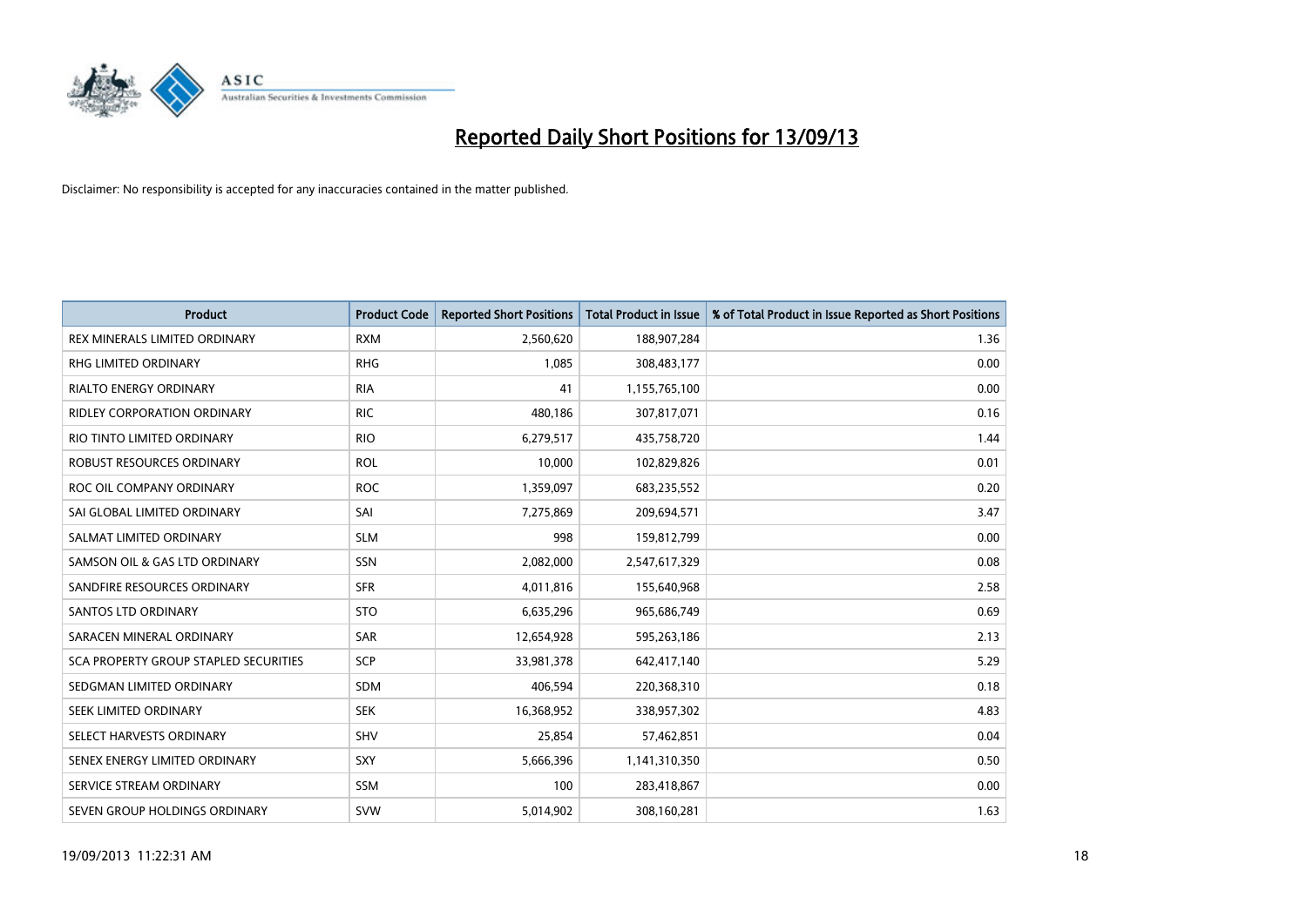

| <b>Product</b>                           | <b>Product Code</b> | <b>Reported Short Positions</b> | <b>Total Product in Issue</b> | % of Total Product in Issue Reported as Short Positions |
|------------------------------------------|---------------------|---------------------------------|-------------------------------|---------------------------------------------------------|
| SEVEN WEST MEDIA LTD ORDINARY            | <b>SWM</b>          | 2,995,433                       | 999,160,872                   | 0.30                                                    |
| SIGMA PHARMACEUTICAL ORDINARY            | <b>SIP</b>          | 2,847,072                       | 1,126,618,419                 | 0.25                                                    |
| SIHAYO GOLD LIMITED ORDINARY             | <b>SIH</b>          | 1                               | 844,832,293                   | 0.00                                                    |
| SILEX SYSTEMS ORDINARY                   | <b>SLX</b>          | 2,260,109                       | 170,249,150                   | 1.33                                                    |
| SILVER CHEF LIMITED ORDINARY             | SIV                 | 65,142                          | 28,769,977                    | 0.23                                                    |
| SILVER LAKE RESOURCE ORDINARY            | <b>SLR</b>          | 5,397,277                       | 434,988,914                   | 1.24                                                    |
| SIMS METAL MGMT LTD ORDINARY             | SGM                 | 9,687,317                       | 204,332,256                   | 4.74                                                    |
| SINGAPORE TELECOMM. CHESS DEPOSITARY INT | SGT                 | 2,377,462                       | 169,358,656                   | 1.40                                                    |
| SIRIUS RESOURCES NL ORDINARY             | <b>SIR</b>          | 4,183,805                       | 227,020,167                   | 1.84                                                    |
| SIRTEX MEDICAL ORDINARY                  | <b>SRX</b>          | 225,967                         | 56,079,887                    | 0.40                                                    |
| SKILLED GROUP LTD ORDINARY               | <b>SKE</b>          | 5,403,258                       | 233,533,526                   | 2.31                                                    |
| <b>SKY NETWORK ORDINARY</b>              | <b>SKT</b>          | 46,588                          | 389,139,785                   | 0.01                                                    |
| SKYCITY ENT GRP LTD ORDINARY             | <b>SKC</b>          | 44,162                          | 576,958,340                   | 0.01                                                    |
| <b>SLATER &amp; GORDON ORDINARY</b>      | <b>SGH</b>          | 942                             | 196,809,265                   | 0.00                                                    |
| SMS MANAGEMENT, ORDINARY                 | <b>SMX</b>          | 1,378,186                       | 69,919,865                    | 1.97                                                    |
| SONIC HEALTHCARE ORDINARY                | <b>SHL</b>          | 5,326,545                       | 400,152,056                   | 1.33                                                    |
| SOUL PATTINSON (W.H) ORDINARY            | SOL                 | 80,232                          | 239,395,320                   | 0.03                                                    |
| SOUTH BOULDER MINES ORDINARY             | <b>STB</b>          | 1                               | 127,952,826                   | 0.00                                                    |
| SP AUSNET STAPLED SECURITIES             | <b>SPN</b>          | 35,498,915                      | 3,376,325,523                 | 1.05                                                    |
| SPARK INFRASTRUCTURE STAPLED NOTE & UNIT | SKI                 | 52.253.745                      | 1,326,734,264                 | 3.94                                                    |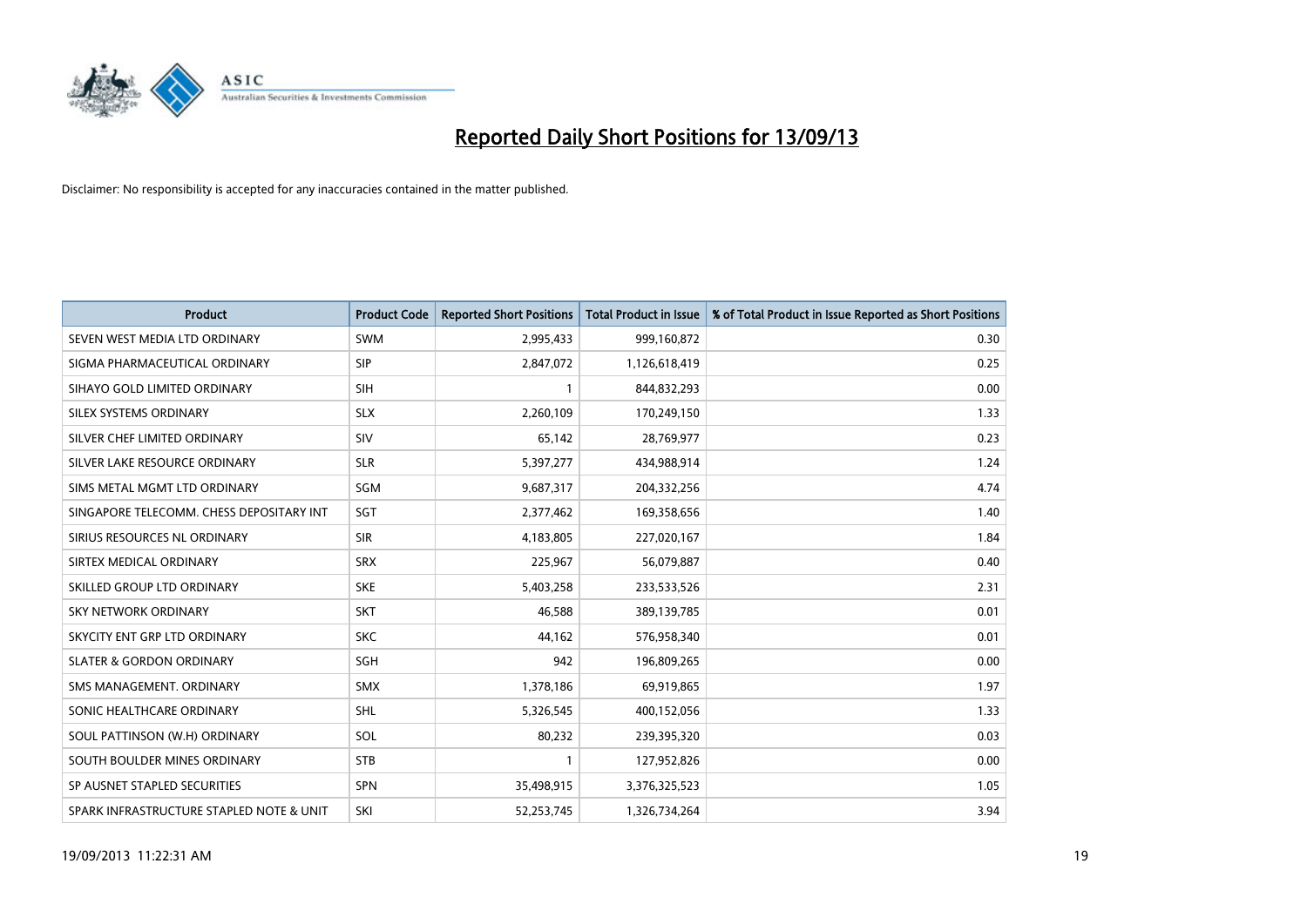

| <b>Product</b>                   | <b>Product Code</b> | <b>Reported Short Positions</b> | <b>Total Product in Issue</b> | % of Total Product in Issue Reported as Short Positions |
|----------------------------------|---------------------|---------------------------------|-------------------------------|---------------------------------------------------------|
| SPDR 200 FUND ETF UNITS          | <b>STW</b>          | 121,922                         | 44,078,688                    | 0.28                                                    |
| SPECIALTY FASHION ORDINARY       | <b>SFH</b>          | 110,001                         | 192,236,121                   | 0.06                                                    |
| ST BARBARA LIMITED ORDINARY      | <b>SBM</b>          | 8,072,463                       | 488,074,077                   | 1.65                                                    |
| STARPHARMA HOLDINGS ORDINARY     | SPL                 | 16,293,599                      | 283,964,948                   | 5.74                                                    |
| STEADFAST GROUP LTD ORDINARY     | <b>SDF</b>          | 5,117,634                       | 500,873,408                   | 1.02                                                    |
| STHN CROSS MEDIA ORDINARY        | <b>SXL</b>          | 8,713,507                       | 705,099,800                   | 1.24                                                    |
| STOCKLAND UNITS/ORD STAPLED      | <b>SGP</b>          | 18,794,957                      | 2,305,750,747                 | 0.82                                                    |
| STRAITS RES LTD. ORDINARY        | <b>SRO</b>          | 31,522                          | 1,164,150,159                 | 0.00                                                    |
| STW COMMUNICATIONS ORDINARY      | SGN                 | 1,278,391                       | 403,828,512                   | 0.32                                                    |
| SUNCORP GROUP LTD ORDINARY       | <b>SUN</b>          | 3,608,036                       | 1,286,600,980                 | 0.28                                                    |
| SUNDANCE ENERGY ORDINARY         | <b>SEA</b>          | 202,405                         | 462,611,982                   | 0.04                                                    |
| SUNDANCE RESOURCES ORDINARY      | <b>SDL</b>          | 44,699,936                      | 3,072,110,985                 | 1.46                                                    |
| SUNLAND GROUP LTD ORDINARY       | <b>SDG</b>          | 39,675                          | 181,710,087                   | 0.02                                                    |
| SUPER RET REP LTD ORDINARY       | SUL                 | 1,202,007                       | 196,731,620                   | 0.61                                                    |
| SYD AIRPORT STAPLED US PROHIBIT. | SYD                 | 15,947,865                      | 2,127,016,982                 | 0.75                                                    |
| SYRAH RESOURCES ORDINARY         | <b>SYR</b>          | 2,221,330                       | 147,867,623                   | 1.50                                                    |
| TABCORP HOLDINGS LTD ORDINARY    | <b>TAH</b>          | 22,826,945                      | 744,885,690                   | 3.06                                                    |
| <b>TANAMI GOLD NL ORDINARY</b>   | <b>TAM</b>          | 41                              | 587,548,523                   | 0.00                                                    |
| TAP OIL LIMITED ORDINARY         | <b>TAP</b>          | 27,950                          | 241,608,606                   | 0.01                                                    |
| TASSAL GROUP LIMITED ORDINARY    | <b>TGR</b>          | 36,394                          | 146,507,029                   | 0.02                                                    |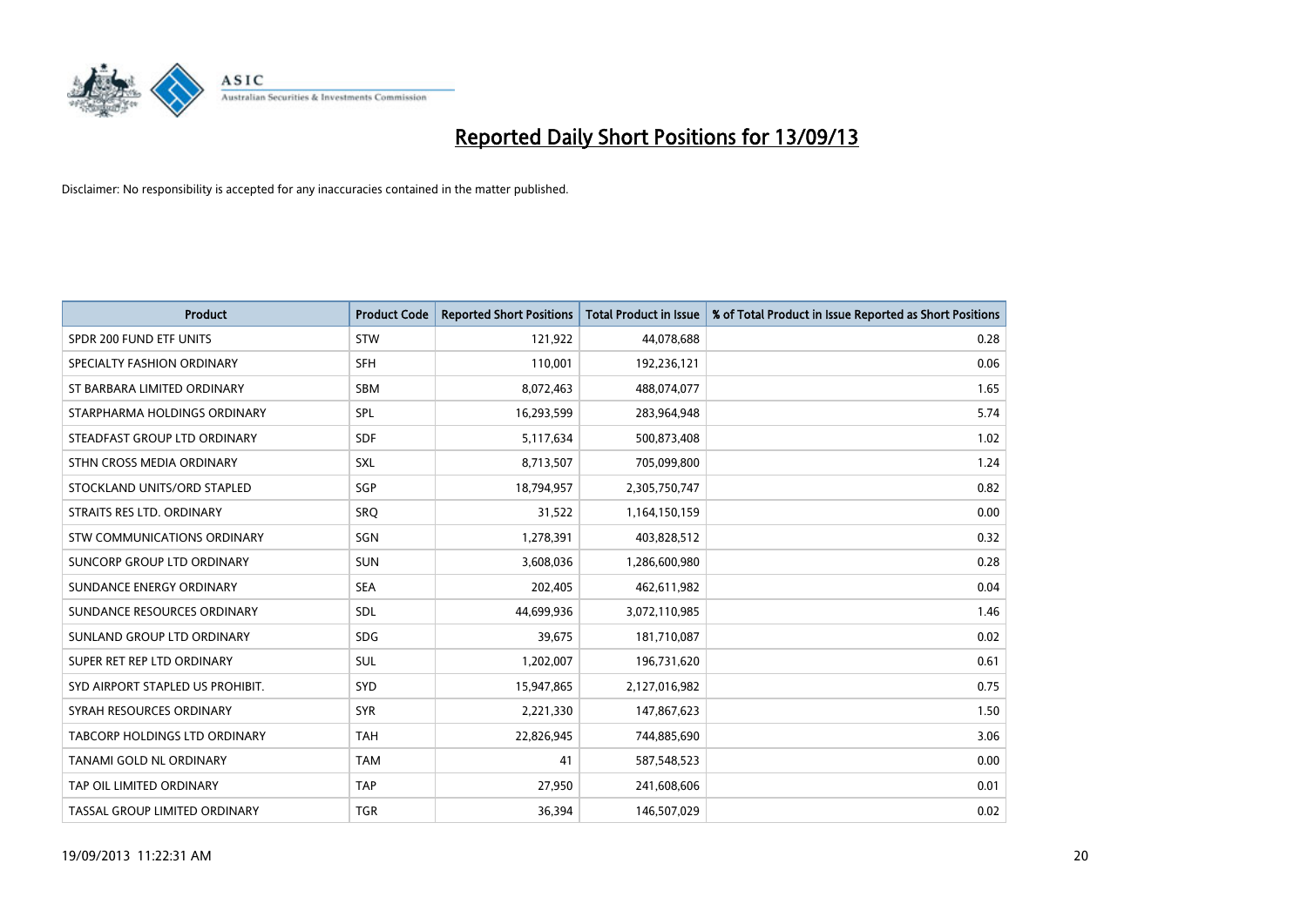

| <b>Product</b>                       | <b>Product Code</b> | <b>Reported Short Positions</b> | <b>Total Product in Issue</b> | % of Total Product in Issue Reported as Short Positions |
|--------------------------------------|---------------------|---------------------------------|-------------------------------|---------------------------------------------------------|
| <b>TATTS GROUP LTD ORDINARY</b>      | <b>TTS</b>          | 11,339,394                      | 1,402,711,960                 | 0.81                                                    |
| TECHNOLOGY ONE ORDINARY              | <b>TNE</b>          | 3,515                           | 307,245,955                   | 0.00                                                    |
| <b>TELECOM CORPORATION ORDINARY</b>  | <b>TEL</b>          | 5,601,818                       | 1,817,088,869                 | 0.31                                                    |
| TELSTRA CORPORATION. ORDINARY        | <b>TLS</b>          | 18,766,332                      | 12,443,074,357                | 0.15                                                    |
| TEN NETWORK HOLDINGS ORDINARY        | <b>TEN</b>          | 130,444,932                     | 2,586,970,845                 | 5.04                                                    |
| TERANGA GOLD CORP CDI 1:1            | <b>TGZ</b>          | 839,609                         | 174,196,016                   | 0.48                                                    |
| THE REJECT SHOP ORDINARY             | <b>TRS</b>          | 1,809,423                       | 28,826,248                    | 6.28                                                    |
| THOR MINING PLC CDI 1:1 DEF SET      | <b>THRDA</b>        | 795                             | 492,496,058                   | 0.00                                                    |
| THORN GROUP LIMITED ORDINARY         | <b>TGA</b>          | 60,123                          | 148,897,155                   | 0.04                                                    |
| <b>TIGER RESOURCES ORDINARY</b>      | <b>TGS</b>          | 1,778,482                       | 674,770,269                   | 0.26                                                    |
| TOLL HOLDINGS LTD ORDINARY           | <b>TOL</b>          | 28,778,982                      | 717,133,875                   | 4.01                                                    |
| TOX FREE SOLUTIONS ORDINARY          | <b>TOX</b>          | 1,081,352                       | 132,519,859                   | 0.82                                                    |
| TPG TELECOM LIMITED ORDINARY         | <b>TPM</b>          | 1,473,362                       | 793,808,141                   | 0.19                                                    |
| <b>TRADE ME GROUP ORDINARY</b>       | <b>TME</b>          | 313,264                         | 396,017,568                   | 0.08                                                    |
| <b>TRANSACTION LTD ORDINARY</b>      | <b>TSN</b>          | 5,923,182                       | 1,780,064,679                 | 0.33                                                    |
| TRANSFIELD SERVICES ORDINARY         | <b>TSE</b>          | 55,824,709                      | 512,457,716                   | 10.89                                                   |
| TRANSPACIFIC INDUST. ORDINARY        | <b>TPI</b>          | 17, 141, 326                    | 1,578,563,490                 | 1.09                                                    |
| TRANSURBAN GROUP TRIPLE STAPLED SEC. | <b>TCL</b>          | 1,815,362                       | 1,485,500,376                 | 0.12                                                    |
| <b>TREASURY GROUP ORDINARY</b>       | <b>TRG</b>          | 24,535                          | 23,070,755                    | 0.11                                                    |
| TREASURY WINE ESTATE ORDINARY        | <b>TWE</b>          | 18,909,375                      | 647,227,144                   | 2.92                                                    |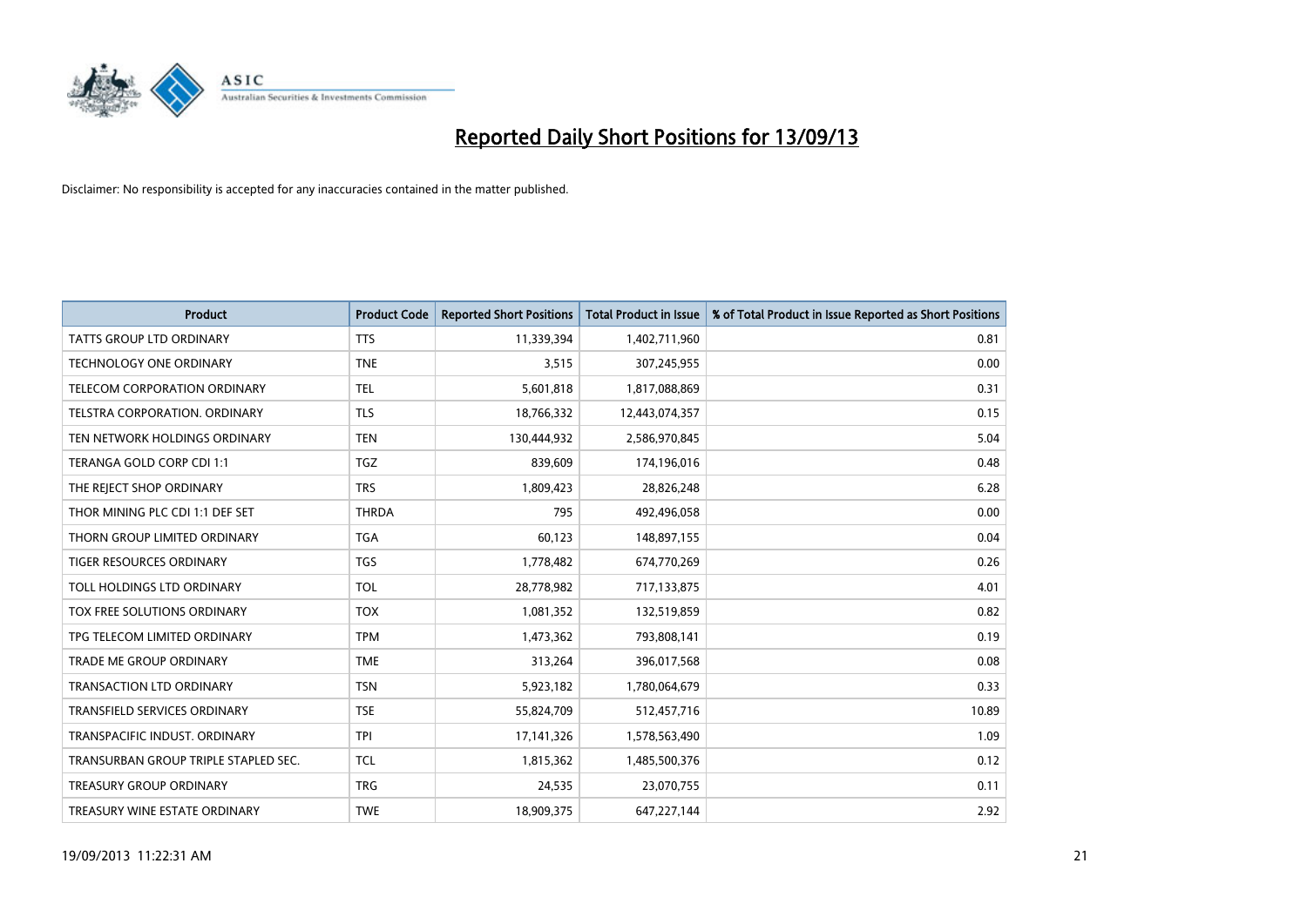

| <b>Product</b>                         | <b>Product Code</b> | <b>Reported Short Positions</b> | <b>Total Product in Issue</b> | % of Total Product in Issue Reported as Short Positions |
|----------------------------------------|---------------------|---------------------------------|-------------------------------|---------------------------------------------------------|
| TROY RESOURCES LTD ORDINARY            | <b>TRY</b>          | 101,047                         | 167,642,495                   | 0.06                                                    |
| TWENTY-FIRST FOX INC A NON-VOTING CDI  | <b>FOXLV</b>        | 1,287,073                       | 1,619,443,341                 | 0.08                                                    |
| TWENTY-FIRST FOX INC B VOTING CDI      | <b>FOX</b>          | 661,725                         | 1,112,242,654                 | 0.06                                                    |
| UGL LIMITED ORDINARY                   | <b>UGL</b>          | 19,141,429                      | 166,511,240                   | 11.50                                                   |
| UNILIFE CORPORATION CDI 6:1            | <b>UNS</b>          | 12,510                          | 273,802,884                   | 0.00                                                    |
| UXC LIMITED ORDINARY                   | <b>UXC</b>          | 6,996                           | 308,906,770                   | 0.00                                                    |
| <b>VENTURE MINERALS ORDINARY</b>       | <b>VMS</b>          | 193,000                         | 287,320,170                   | 0.07                                                    |
| <b>VIRGIN AUS HLDG LTD ORDINARY</b>    | <b>VAH</b>          | 106,707,716                     | 2,581,231,776                 | 4.13                                                    |
| <b>VIRTUS HEALTH LTD ORDINARY</b>      | <b>VRT</b>          | 11,000                          | 79,536,601                    | 0.01                                                    |
| VISION EYE INSTITUTE ORDINARY          | <b>VEI</b>          | 253,736                         | 160,284,112                   | 0.16                                                    |
| <b>WATPAC LIMITED ORDINARY</b>         | <b>WTP</b>          | 40,001                          | 184,332,526                   | 0.02                                                    |
| <b>WDS LIMITED ORDINARY</b>            | <b>WDS</b>          | $\overline{7}$                  | 144,740,614                   | 0.00                                                    |
| WEBJET LIMITED ORDINARY                | <b>WEB</b>          | 2,435,634                       | 79,397,959                    | 3.07                                                    |
| <b>WESFARMERS LIMITED ORDINARY</b>     | <b>WES</b>          | 29,270,247                      | 1,006,677,196                 | 2.91                                                    |
| WESFARMERS LIMITED PARTIALLY PROTECTED | <b>WESN</b>         | 223,548                         | 150,516,402                   | 0.15                                                    |
| WESTERN AREAS LTD ORDINARY             | <b>WSA</b>          | 20,967,556                      | 196,843,803                   | 10.65                                                   |
| WESTERN DESERT RES. ORDINARY           | <b>WDR</b>          | 2,261,299                       | 392,493,317                   | 0.58                                                    |
| WESTFIELD GROUP ORD/UNIT STAPLED SEC   | <b>WDC</b>          | 9,993,630                       | 2,168,299,076                 | 0.46                                                    |
| WESTFIELD RETAIL TST UNIT STAPLED      | <b>WRT</b>          | 15,537,973                      | 2,995,945,800                 | 0.52                                                    |
| WESTPAC BANKING CORP ORDINARY          | <b>WBC</b>          | 21,992,031                      | 3,103,729,084                 | 0.71                                                    |